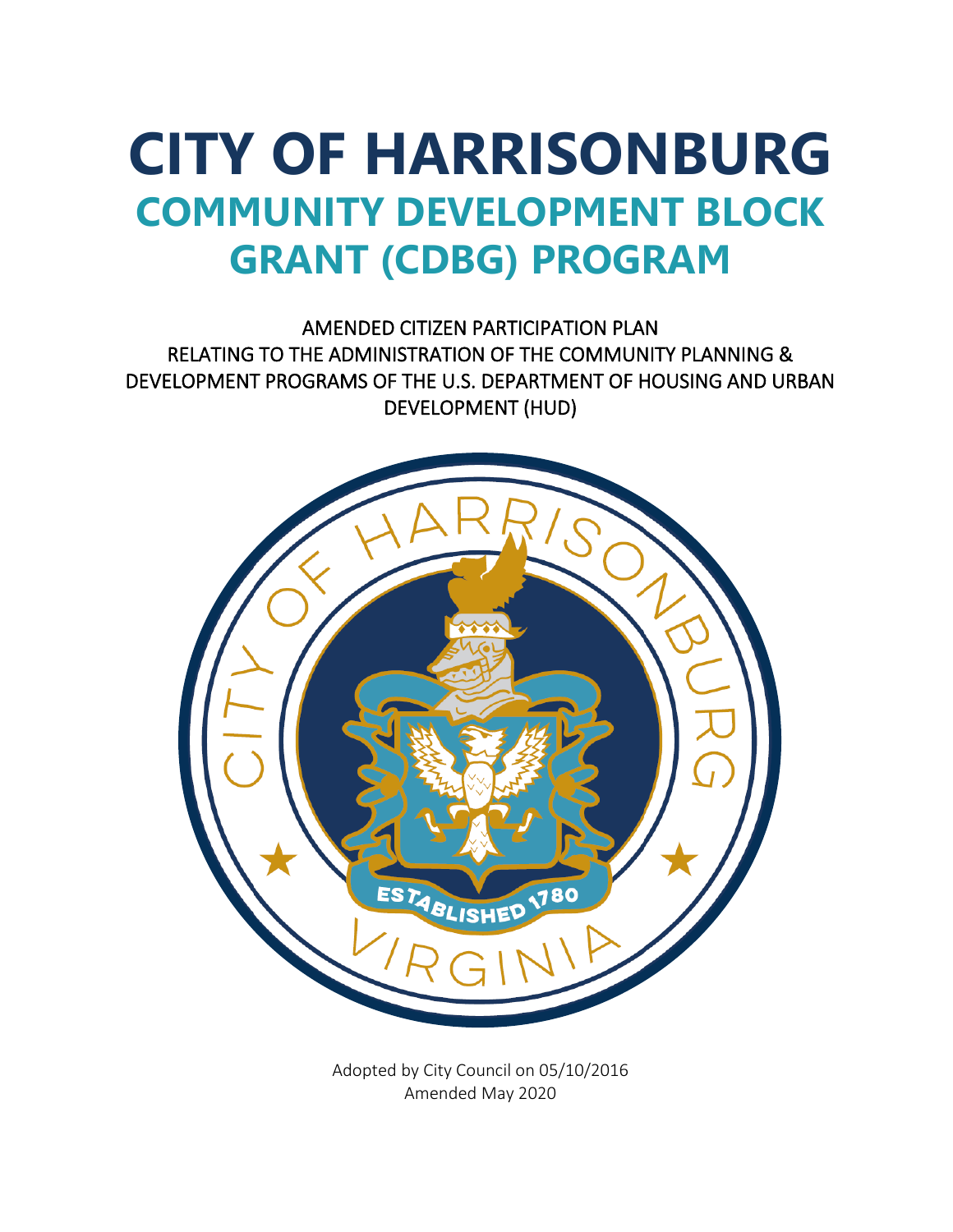# Table of Contents

| А. | Introduction |  |
|----|--------------|--|
|----|--------------|--|

Purpose Lead Agency Effective Date

#### B. Encouragement of Citizen Participation 5

General Non-English Speakers Persons with Disabilities LMI Persons Organizations and Agencies Local Public Housing Authority Public Notices Public Hearings Technical Assistance Online Access Other Engagement Techniques City Contact Person

#### C. The Citizen Participation Plan 6 and 100 set of the Citizen Participation Plan

Plan Development Public Review of the Draft Plan Public Hearing Comments Received on the Draft Plan City Council Action Submission to HUD Amendments to the Approved Citizen Participation Plan Amendment Considerations Draft Amended Plan Review Comments Received on Draft Amended Citizen Participation Plan Public Hearing City Council Action Submission to HUD Plan Access

D. The Assessment of Fair Housing 11 and 11 and 11 and 11 and 11 and 11 and 11 and 11 and 11 and 11 and 11 and 11 and 11 and 11 and 11 and 11 and 11 and 11 and 11 and 11 and 11 and 12 and 12 and 12 and 12 and 12 and 12 and Plan Development HUD-approved Data for Public Review Stakeholder Consultation and Citizen Outreach Public Hearings Public Display and Comment Period Comments Received on the Draft Assessment of Fair Housing City Council Action Submission to HUD Revisions to the Assessment of Fair Housing Revision Considerations Public Display and Comment Period Comments Received on the Draft Revised Assessment of Fair Housing City Council Action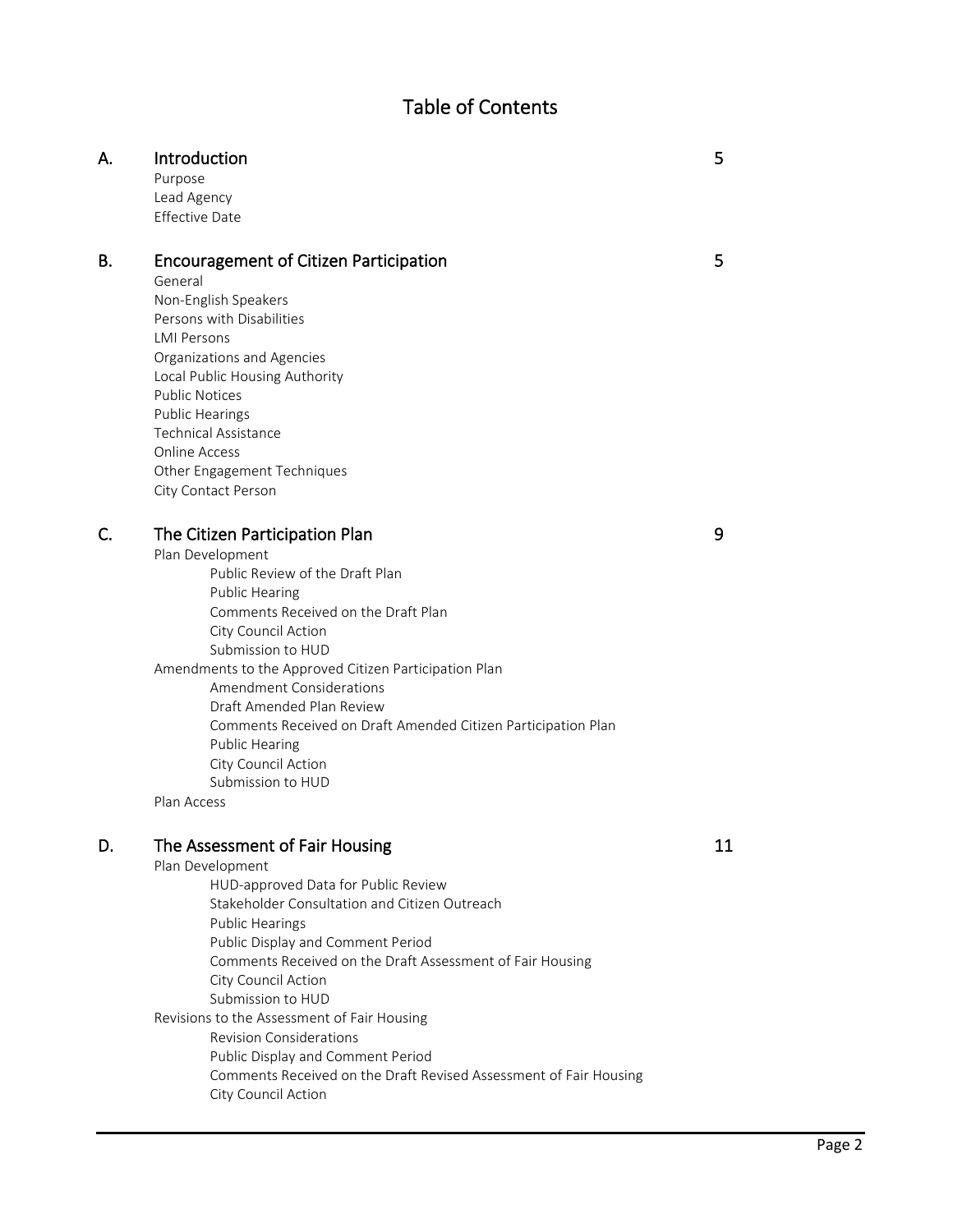Submission to HUD

Plan Access

#### E. The Consolidated Plan 15

Plan Development Stakeholder Consultation and Citizen Outreach Public Hearings Potential Displacement of Persons Public Display and Comment Period Comments Received on the Draft Consolidated Plan City Council Action Submission to HUD Revisions to the Consolidated Plan Revision Considerations Public Display and Comment Period Comments Received on the Draft Revised Consolidated Plan City Council Action Submission to HUD Plan Access

#### F. The Annual Action Plan 19

| Plan Development                    |                                                           |
|-------------------------------------|-----------------------------------------------------------|
| <b>Public Hearings</b>              |                                                           |
| Public Display and Comment Period   |                                                           |
|                                     | Comments Received on the Draft Annual Action Plan         |
| City Council Action                 |                                                           |
| Submission to HUD                   |                                                           |
| Revisions to the Annual Action Plan |                                                           |
| <b>Revision Considerations</b>      |                                                           |
| Public Display and Comment Period   |                                                           |
|                                     | Comments Received on the Draft Revised Annual Action Plan |
| City Council Action                 |                                                           |
| Submission to HUD                   |                                                           |
| Dlan Accocc                         |                                                           |

Plan Access

| G. | <b>Consolidated Annual Performance and Evaluation Report (CAPER)</b><br>Report Development<br><b>Report Considerations</b><br>Public Display and Comment Period<br>Comments Received on the Draft CAPER<br>Submission to HUD  | 22 |
|----|-------------------------------------------------------------------------------------------------------------------------------------------------------------------------------------------------------------------------------|----|
| Η. | Section 108 Loan Assistance Guarantee Program<br>Development of Section 108 Loan Guarantee Application<br>Public Display and Comment Period<br>Comments Received on the Proposed Section 108 Application<br>Submission to HUD | 23 |
|    | Complaints                                                                                                                                                                                                                    | 24 |
| J. | In the Event of an Emergency                                                                                                                                                                                                  | 25 |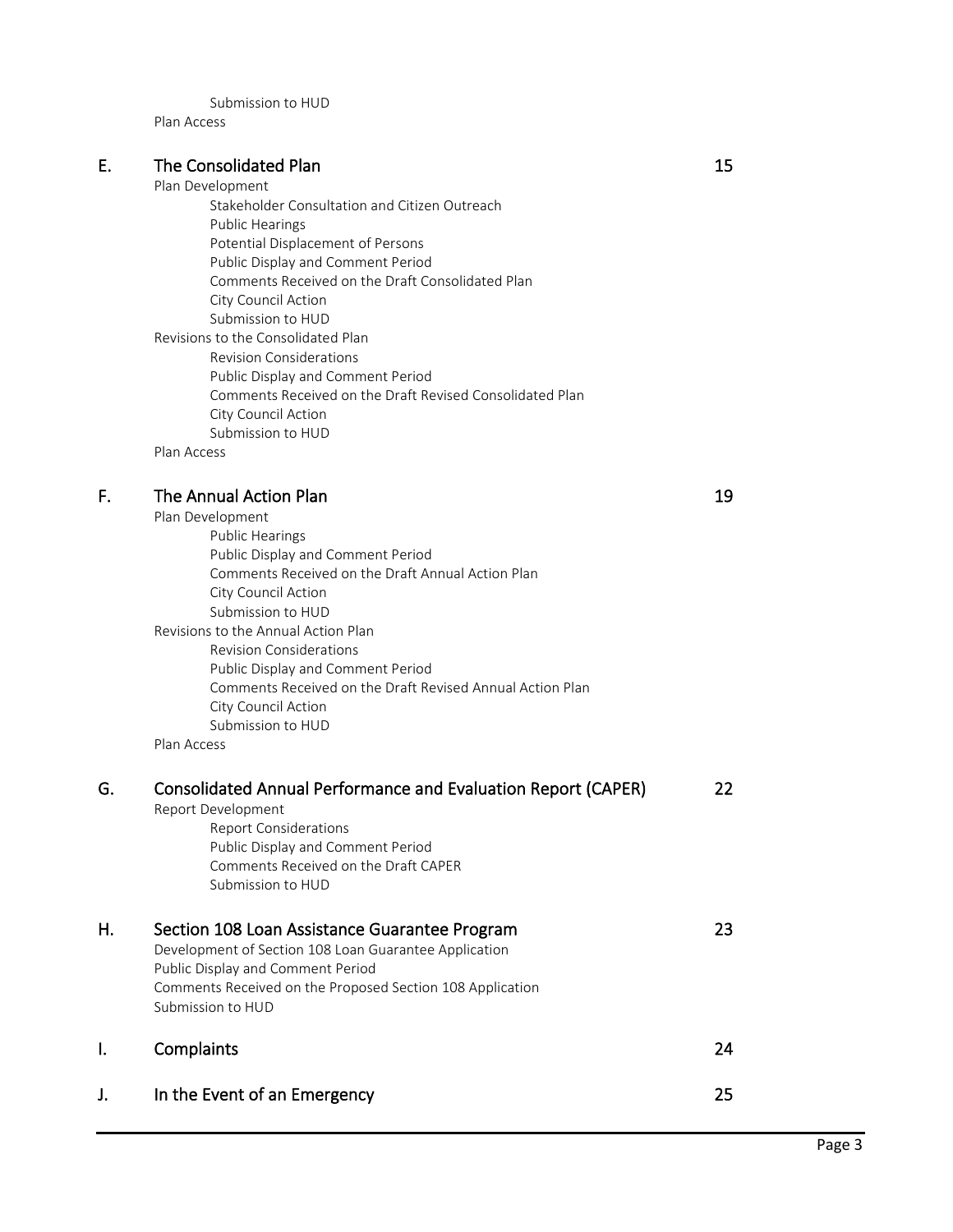# CITY OF HARRISONBURG AMENDED CITIZEN PARTICIPATION PLAN RELATING TO THE ADMINISTRATION OF THE COMMUNITY PLANNING & DEVELOPMENT PROGRAMS OF THE U.S. DEPARTMENT OF HOUSING AND URBAN DEVELOPMENT (HUD)

# A. Introduction

#### Purpose

Pursuant to the citizen participation requirements of 24 CFR Section 91.105 and 24 CFR Part 5, the City of Harrisonburg (referred to as the "City") sets forth the following Citizen Participation Plan (the "Plan") as it relates to the administration of the Community Planning and Development (CPD) programs funded by the U.S. Department of Housing and Urban Development (HUD). The Plan presents the City's plan for providing for and encouraging all citizens to participate in the development, revision, amendment, adoption, and implementation of:

- 1) The Citizen Participation Plan
- 2) The Assessment of Fair Housing (AFH)
- 3) The Consolidated Plan (CP)
- 4) The Annual Action Plan (AAP)
- 5) The Consolidated Annual Performance and Evaluation Report (CAPER), and
- 6) The Section 108 Loan Guarantee Program

#### Lead Agency

The City Manager's Office is the lead agency responsible for the administration of the Community Development Block Grant Program (CDBG), including the Section 108 Loan Guarantee Program.

#### Effective Date

Subsequent to approval of this Citizen Participation Plan by City Council and HUD, the Plan shall be effective until it is amended or otherwise replaced.

# B. Encouragement of Citizen Participation

#### General

The City provides for and encourages citizens to participate in the development, revision, amendment, adoption and implementation of the Citizen Participation Plan, the Assessment of Fair Housing, the Consolidated Plan, the Annual Action Plan, and the CAPER. The City encourages participation by low- and moderate-income persons, particularly those living in areas designated as revitalization areas or in slum and blighted areas and in areas where HUD funds are proposed to be used, and by residents of predominantly low- and moderate- income neighborhoods. With respect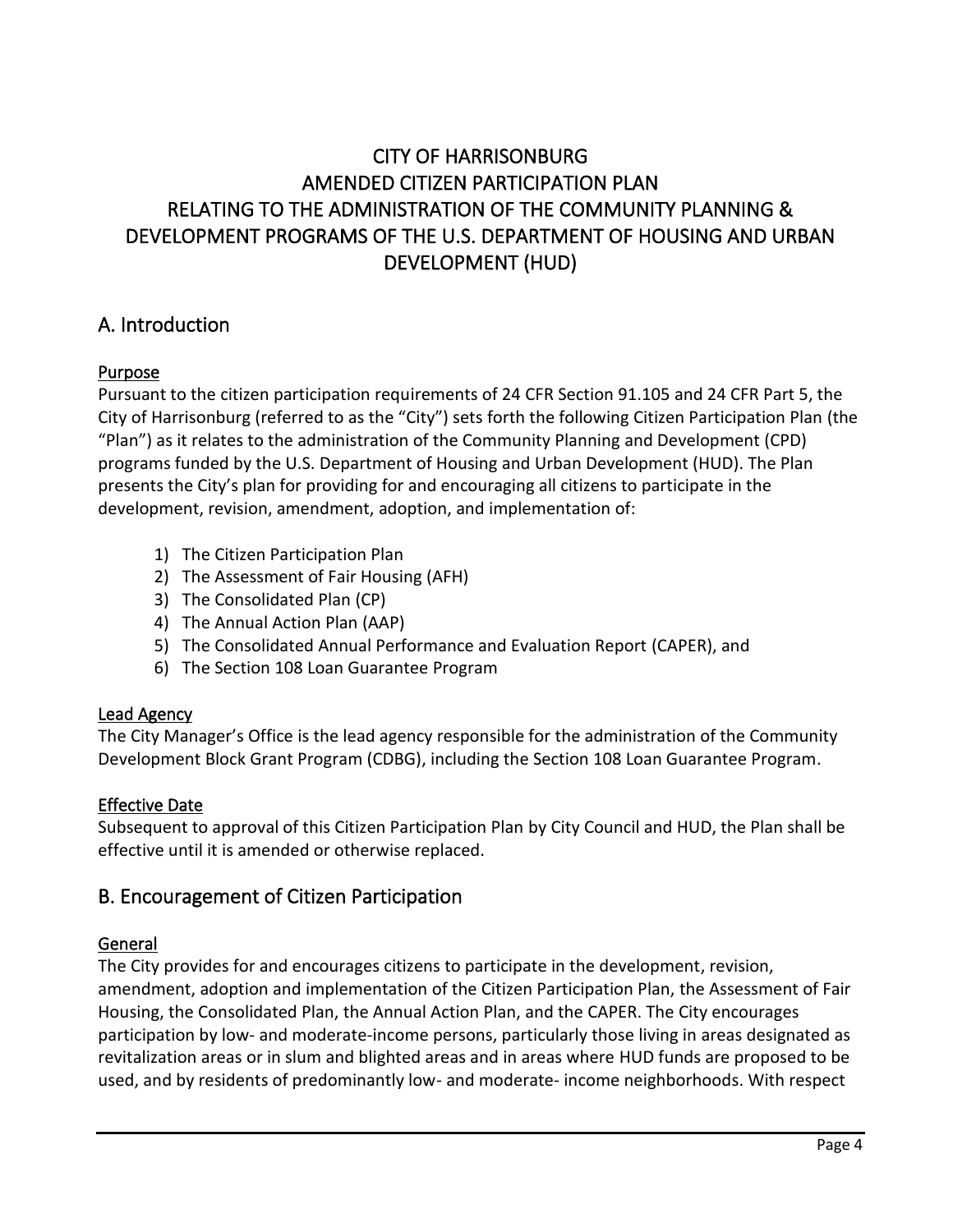to the public participation initiatives included in this Plan, the City will take appropriate actions to encourage the participation of all its citizens, including minorities, non-English speaking persons, and persons with disabilities, as described below.

#### Non-English Speakers

The City has determined that, based on 2009-2014 American Community Survey data, 11.5 percent of its residents (age 5 and older) speak English less than very well. Of these, a total of 9 percent of City residents are native Spanish-speakers who speak English less than very well.

To encourage these residents to participate in the development of the Assessment of Fair Housing and the Consolidated Plan, the City will undertake the following initiatives in addition to publishing advertisements in the *Daily News Record* for these activities:

- At least one stakeholder interview or focus group session will be scheduled during the stakeholder consultation processes for each and will focus on persons with limited English proficiency, and
- The City will provide a Spanish version of meeting agendas, handouts and surveys at meetings and stakeholder interviews conducted for each planning process.

#### Persons with Disabilities

To encourage the participation of persons with disabilities, the City will continue to include the following language in all of its public meeting notices published in the *Daily News Record*:

*The City of Harrisonburg will make reasonable accommodations and services necessary for sensory-impaired and disabled citizens at the public meeting. Additionally, translation services may be offered upon request and availability. Persons requiring such accommodations/services should contact the City at least three working days in advance of the meeting.*

The City will conduct all public meetings in locations that are handicapped-accessible, when available.

If requested, the City will mail copies of public meeting notices to persons who are homebound and request such accommodation no less than seven days prior to the public meeting.

#### Low- and Moderate-Income Persons

The City will conduct at least one public meeting in a neighborhood that contains at least 51% lowand moderate-income residents, based on current HUD data, during the development of the Assessment of Fair Housing, the Consolidated Plan, and the Annual Action Plan.

#### Organizations and Agencies

The City encourages the participation of local and regional institutions, the Continuum of Care, businesses, developers, nonprofit organizations, philanthropic organizations, and community-based and faith-based organizations in the process of developing, revising, amending, adopting and implementing all documents covered by this Plan. This will be achieved through stakeholder interviews, focus groups and/or public meetings.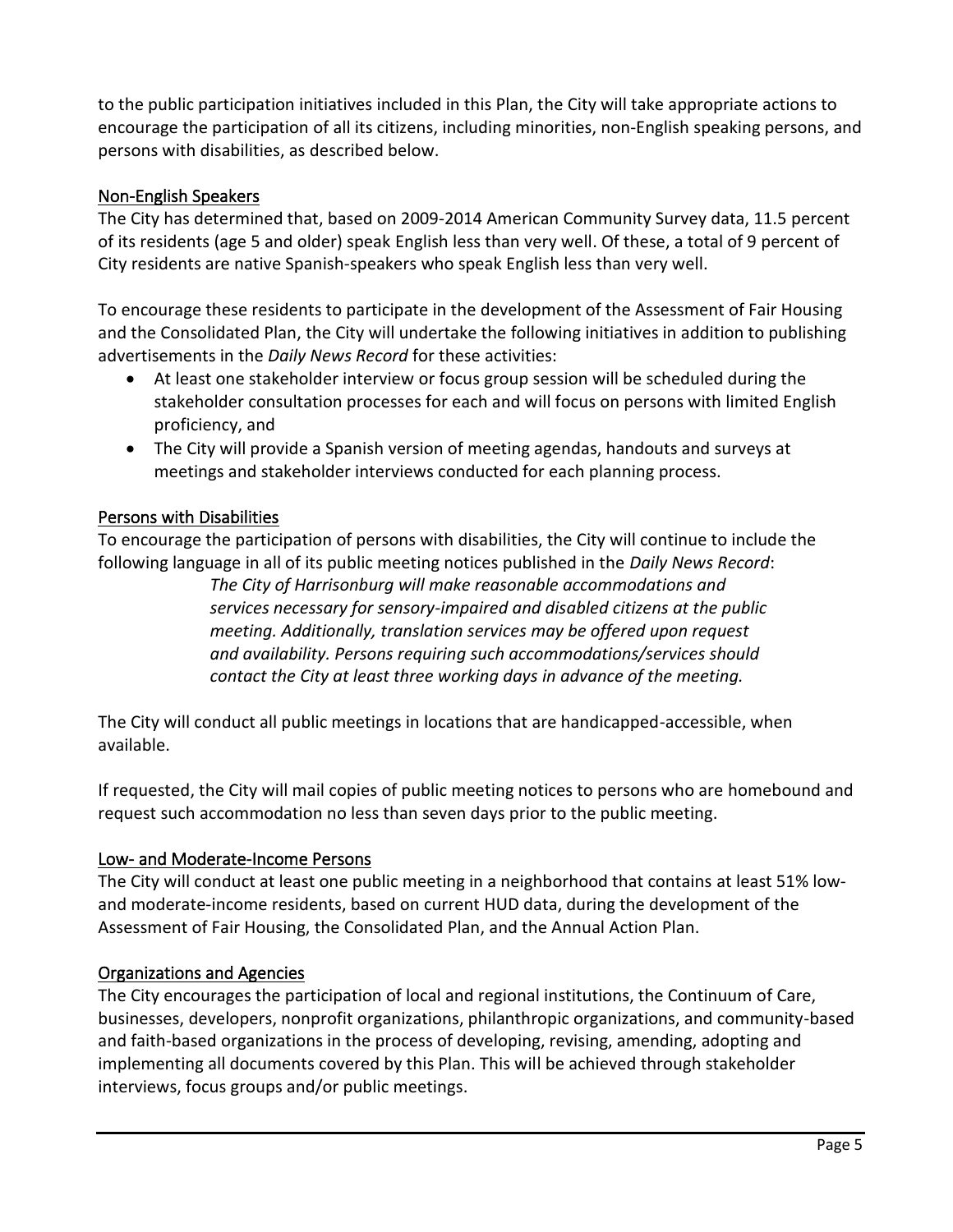#### Local Public Housing Authority

The City encourages, in consultation with Harrisonburg Redevelopment & Housing Authority (HRHA), the participation of residents of any public housing developments located within the City, in the process of developing, revising, amending, adopting and implementing the documents covered by this Plan. The City will provide information to the executive director of HRHA about the Assessment of Fair Housing, its affirmatively furthering fair housing strategy, and Consolidated Plan activities related to the public housing developments and communities so that HRHA can make this information available at the annual public hearings required for its Public Housing Authority Plan. The City encourages participation by resident advisory boards and resident councils of HRHA. This will be carried out by providing to HRHA information on public meetings, surveys and other outreach initiatives related to the documents covered by this Plan. To the greatest extent possible, the City will collaborate with HRHA to prepare a joint AFH.

#### Public Notices

Public review/comment periods and public hearings held in the process of developing, revising, amending, adopting and implementing the documents covered by this Plan shall be advertised in the *Daily News Record* no less than seven days before the public review and comment period commences or the public hearing is held.

#### Public Hearings

All public hearings will be scheduled at times and locations that are convenient for potential and actual program beneficiaries, and with accommodation for persons with disabilities and non-English Spanish speakers in accordance with this Plan.

#### Technical Assistance

City CDBG staff are available to assist organizations and other eligible individuals that are interested in submitting a proposal to obtain funding through the CDBG program. All potential applicants are strongly encouraged to contact the City Manager's Office for technical assistance before initiating a funding request application.

#### Online Access

The City will post draft copies and final copies of all documents covered by this Plan on its website accessible at<https://www.harrisonburgva.gov/>

#### Other Engagement Techniques

The Plan may be amended as the City continues to gain access to technology that improves the avenues of participation by its residents.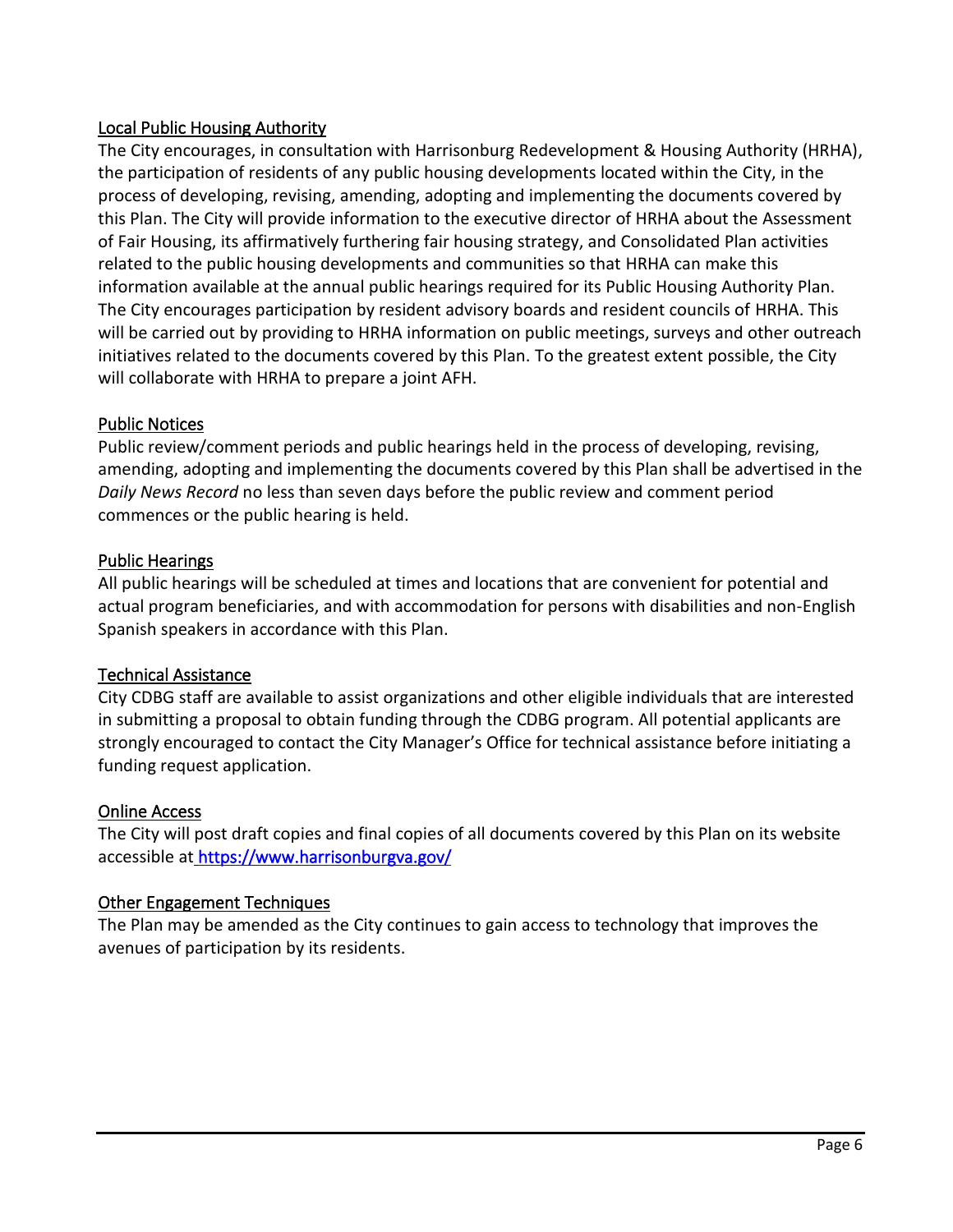#### **City Contact Person**

All communication regarding the Plan, the Assessment of Fair Housing, the Consolidated Plan, the Annual Action Plan, the CAPER, comments, complaints, reasonable accommodation for disabled persons, translation services, or other elements shall be directed to:

> Kristin McCombe, CDBG Program Coordinator City Manager's Office City Hall 409 South Main Street Harrisonburg, VA 22801

Phone: (540) 432-8926 Email[: kristinm@harrisonburgva.gov](mailto:kristinm@harrisonburgva.gov)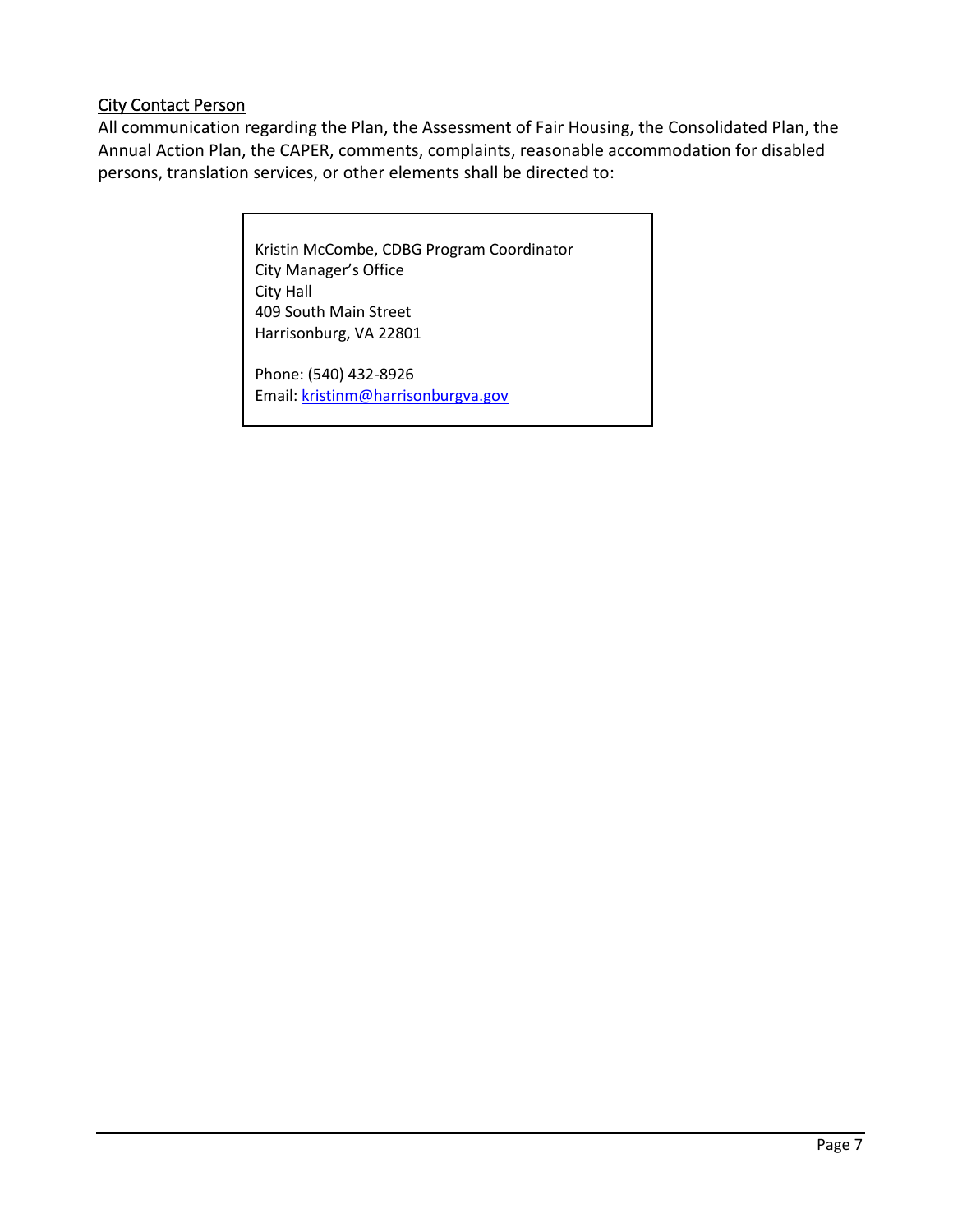# C. The Citizen Participation Plan

#### Plan Development

The City shall follow the following procedure when amending its Citizen Participation Plan.

#### a. Public Review of the Draft Plan

The draft Citizen Participation Plan will be made available for public review for a 15-day period prior to City Council consideration and adoption, and may be done concurrently with the public review and comment process for the Consolidated Plan. Copies of the draft Citizen Participation Plan will be made available for review at the following locations:

#### <https://www.harrisonburgva.gov/>

City Manager's Office, City Hall, 409 South Main Street, Harrisonburg Massanutten Regional Library, 174 South Main Street, Harrisonburg

#### b. Public Hearing

The City will conduct a public hearing to accept comments on the draft Citizen Participation Plan prior to its approval and submittal to HUD. This public hearing may be held concurrently with the public hearing held in conjunction with the Consolidated Plan.

#### c. Comments Received on the Draft Plan

Written comments will be accepted by the City Contact Person, or a designee, during the 15 day public review period.

#### d. City Council Action

Following the public hearing, the Plan will be presented to City Council for consideration and formal action. A summary of all written comments and those received orally during the public hearing, as well as the City's responses to all written comments, will be attached to the Plan prior to submission to City Council.

#### e. Submission to HUD

The Plan will be approved as a stand-alone document and submitted to HUD with a summary of all written comments and those received orally during the public hearing as well as the City's responses to written comments and proof of compliance with the 15-day public review and comment period requirement. A summary of any comments or views not accepted and the reasons therefore shall be supplied to HUD as well.

#### Amendments to the Approved Citizen Participation Plan

The City shall follow the following procedure to amend its approved Citizen Participation Plan, as needed.

#### a. Amendment Considerations

The City will amend the Plan, as necessary, to ensure adequate engagement and involvement of the public in making decisions related to its HUD programs. Substantial amendments to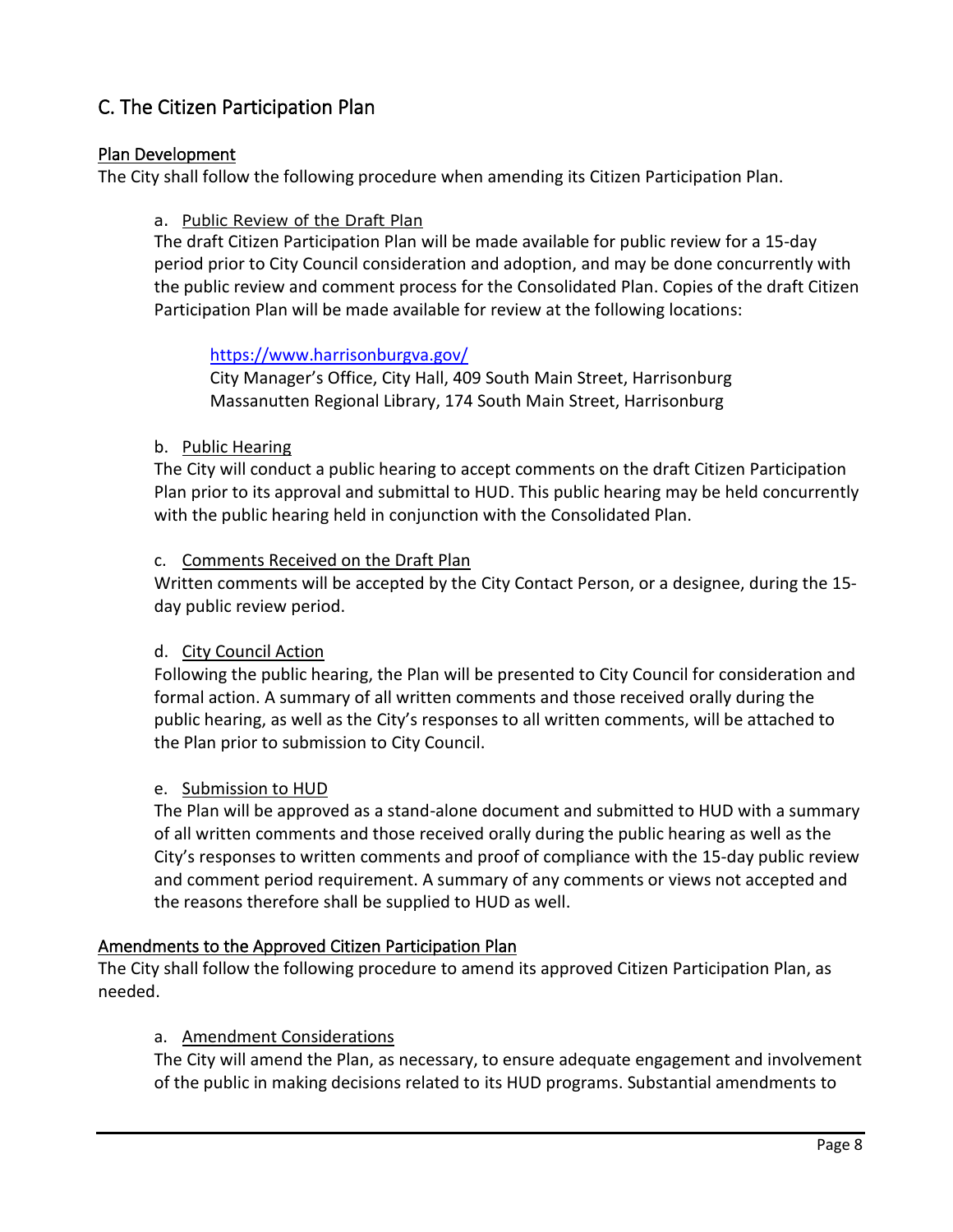the Citizen Participation Plan may be required should a provision of the Plan be found by the City to conflict with HUD regulations, or when changes in HUD regulations occur. Edits to the Plan that only include updated contact information or editorial changes for clarity will not be released for public review and comment.

#### b. Draft Amended Plan Review

The draft Amended Plan will be made available for public review for a 15-day period prior to City Council consideration and adoption, and may be done concurrently with the public review and comment process for the Consolidated Plan. Copies of the draft Amended Plan will be made available for review at the following locations:

#### <https://www.harrisonburgva.gov/>

City Manager's Office, City Hall, 409 South Main Street, Harrisonburg Massanutten Regional Library, 174 South Main Street, Harrisonburg

#### c. Comments Received on Draft Amended Plan

Written comments will be accepted by the City Contact Person, or a designee, during the 15 day public review period.

#### d. Public Hearing

The City will conduct a public hearing to review and accept public comments on the draft Amended Plan prior to its approval and submittal to HUD. This public hearing may be held concurrently with the public hearing held in conjunction with the Consolidated Plan.

#### e. City Council Action

Following the public hearing, the Plan will be presented to City Council for consideration and formal action.

#### f. Submission to HUD

A copy of the Amended Citizen Participation Plan, including a summary of all written comments and those received during the public hearing as well as the City's responses and proof of compliance with the minimum 15-day public review and comment period requirement, will be submitted to HUD. A summary of any comments or views not accepted and the reasons therefore shall be supplied to HUD as well.

#### Plan Access

The approved Amended Citizen Participation Plan will be kept on file at the City Manager's Office, City Hall, 409 South Main Street, Harrisonburg, VA 22801.

The plan can be accessed online at<https://www.harrisonburgva.gov/>

Hard copies can be made available to those requesting the approved Amended Plan by contacting the City Contact Person, or a designee.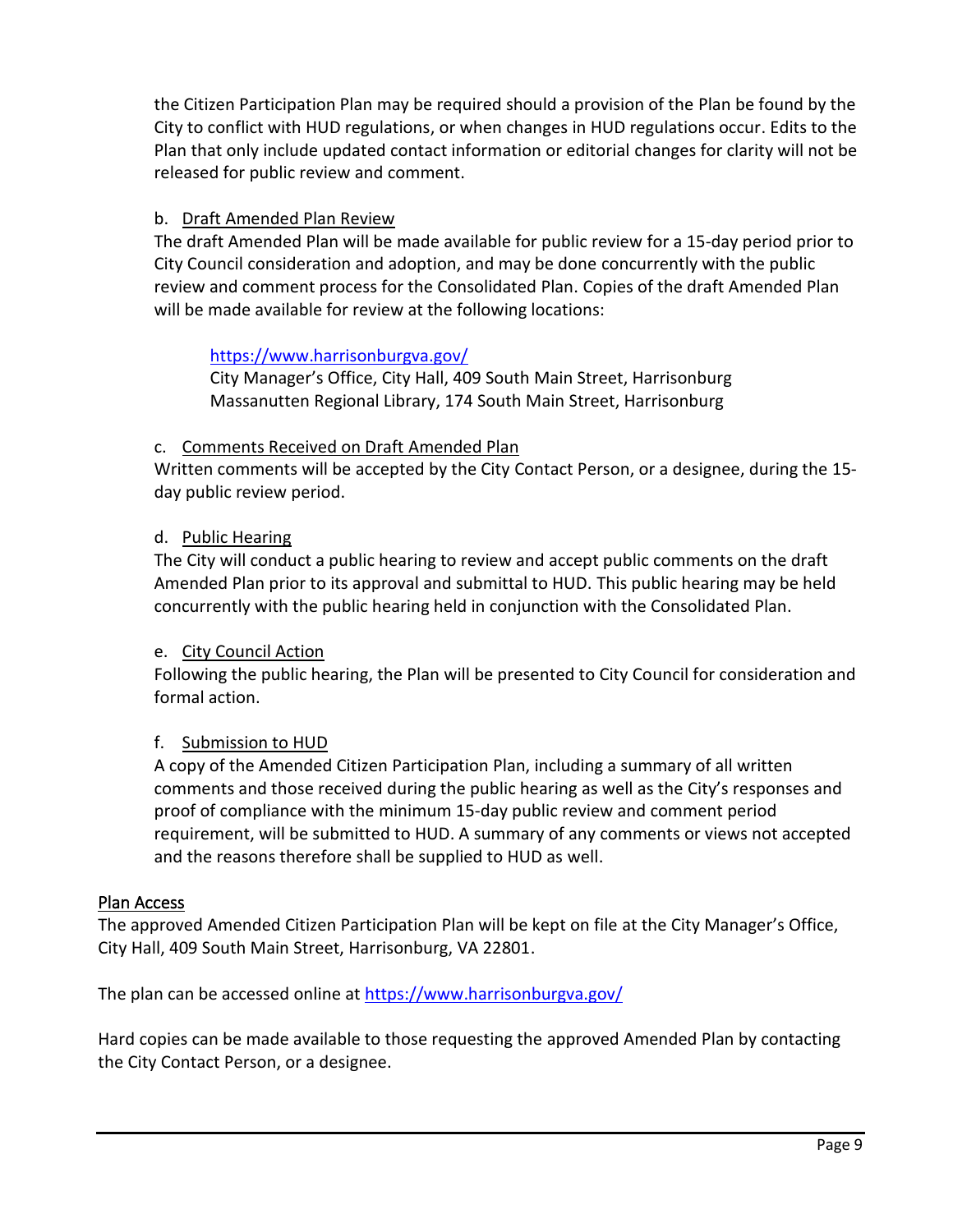# D. The Assessment of Fair Housing (AFH)

#### Plan Development

The City will follow the process and procedures described below in the development of its Assessment of Fair Housing (AFH).

#### a. HUD-approved Data for Public Review

The City will make available to the general public the HUD-approved data and other supplemental information that the City plans to incorporate into its AFH. The City will make this data available no later than 60 days after the initiation of the AFH document. The data will be made available online and accessible at<https://www.harrisonburgva.gov/>. This may include a link to HUD's website where the data can be readily accessed. The data will also be made available during the stakeholder consultation and citizen outreach initiatives conducted during the preparation of the AFH.

#### b. Stakeholder Consultation and Citizen Outreach

In the development of the AFH, the City will consult with other public and private agencies including, but not limited to, the following:

- Harrisonburg Redevelopment & Housing Authority
- Other assisted housing providers
- Social service providers including those focusing on services to minorities, families with children, the elderly, persons with disabilities, persons with HIV/AIDS and their families, homeless persons, and other protected classes
- Community-based and regionally-based organizations that represent protected class members and organizations that enforce fair housing laws
- Regional government agencies involved in metropolitan-wide planning and transportation responsibilities

A variety of mechanisms may be utilized to solicit input from these entities. These include telephone or in-person interviews, mail surveys, internet-based feedback and surveys, focus groups, and/or consultation workshops.

#### c. Public Hearings

To obtain the views of the general public on AFH-related data and affirmatively furthering fair housing in the City's housing and community development programs, the City will conduct at least two public hearings on the AFH.

The first public hearing shall be held before the draft AFH is published for comment, and will solicit input on fair housing issues in the City.

The second public hearing will be conducted during or after the 30-day public comment period during which the City will address identified factors contributing to fair housing issues, and proposed fair housing goals and priorities for affirmatively furthering fair housing.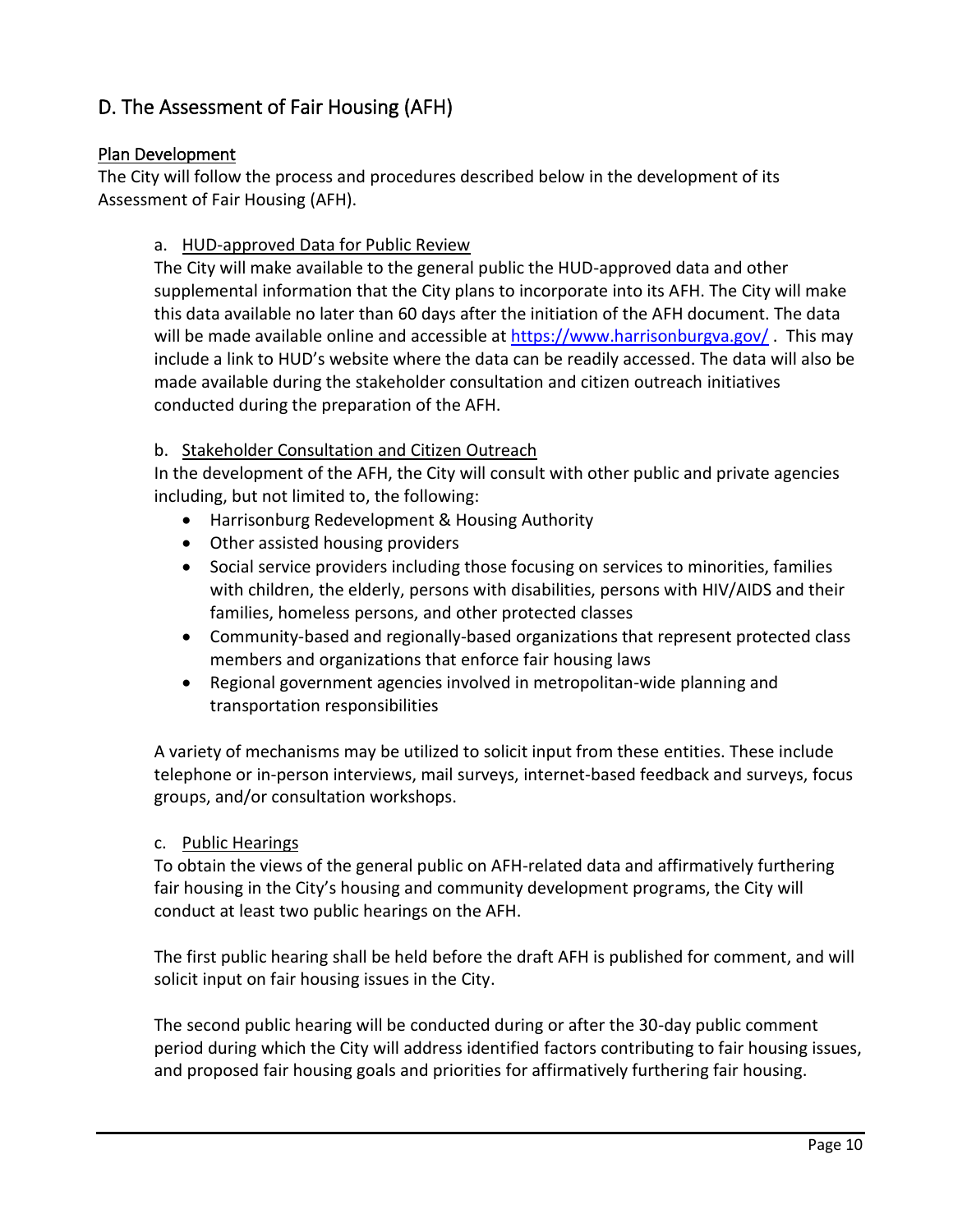#### d. Public Display and Comment Period

The draft AFH will be placed on display for a period of no less than 30 days to encourage public review and comment. The public notice shall include a brief summary of the content and purpose of the draft AFH, the dates of the public display and comment period, the locations where copies of the draft document can be examined, how comments will be accepted, when the document will be considered for action by City Council, and the anticipated submission date to HUD. Copies of the draft AFH will be made available for public review at the following locations:

#### <https://www.harrisonburgva.gov/>

City Manager's Office, City Hall, 409 South Main Street, Harrisonburg Massanutten Regional Library, 174 South Main Street, Harrisonburg

In addition, the City will make available a reasonable number of free copies of the proposed document to residents and groups that request them.

#### e. Comments Received on the Draft Assessment of Fair Housing

Written comments will be accepted by the City Contact Person, or a designee, during the 30 day public display and comment period. The City will consider any comments or views of City residents received in writing, or orally at the public hearings, in preparing the final AFH. A summary of these comments or views, and a summary of any comments or views not accepted and the reasons why, will be attached to the final AFH for submission to City Council and to HUD.

#### g. City Council Action

Following the public hearing, the AFH will be presented to City Council for consideration and formal action.

#### h. Submission to HUD

The AFH will be submitted to HUD no less than 270 calendar days before the start of the City's five-year program cycle beginning in 2017. Thereafter, the AFH will be submitted to HUD no less than 195 calendar days before the start of the City's five-year program cycle beginning in 2022.

#### Revisions to the Assessment of Fair Housing

The City shall follow the following procedure to revise its AFH, as needed.

#### a. Revision Considerations

The City will revise its AFH previously accepted by HUD under the following circumstances:

- A material change occurs. A material change is a change in circumstances in the City that affects the information on which the AFH is based to the extent that the analysis, the fair housing contributing factors, or the priorities and goals of the Assessment no longer reflect actual circumstances. Examples include, but are not limited to:
	- o Presidentially declared disasters, under Title IV of the Robert T. Stafford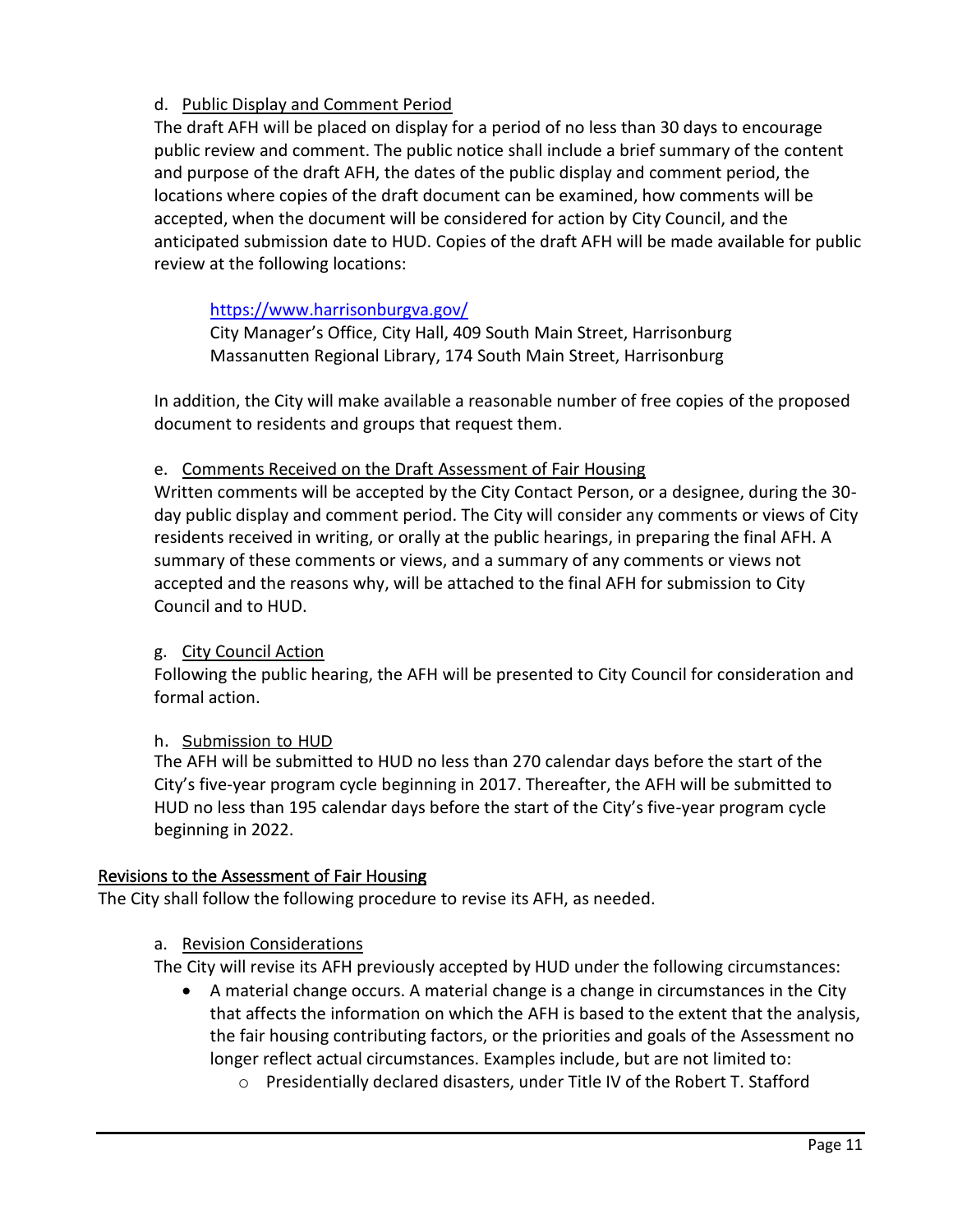Disaster Relief and Emergency Assistance Act (42 U.S.C. 5121 *et seq.*), in the City that are of such a nature as to significantly impact the steps the City may need to take to affirmatively further fair housing

- o Significant demographic changes
- o New significant contributing factors in the City, and
- o Civil rights findings, determinations, settlements (including voluntary compliance agreements), or court orders
- Upon HUD's written notification specifying a material change that requires the revision.

#### b. Public Display and Comment Period

The draft Revised AFH will be placed on display for a period of no less than 30 days to encourage public review and comment. The public notice shall include a brief summary of the revisions, the dates of the public display and comment period, the locations where copies of the proposed revised plan can be examined, how comments will be accepted, when the document will be considered for action by City Council, and the anticipated submission date to HUD. Copies of the draft Revised AFH will be made available for review at the following locations:

#### <https://www.harrisonburgva.gov/>

City Manager's Office, City Hall, 409 South Main Street, Harrisonburg Massanutten Regional Library, 174 South Main Street, Harrisonburg

In addition, the City will make available a reasonable number of free copies of the proposed revised document to residents and groups that request it.

#### c. Comments Received on the Draft Revised Assessment of Fair Housing

Written comments will be accepted by the City Contact Person, or a designee, during the 30 day public display and comment period. The City will consider any comments or views of City residents received in writing, or orally at public hearings, in preparing the final Revised AFH. A summary of these comments or views, and a summary of any comments or views not accepted and the reasons why, will be attached to the final Revised AFH for submission to HUD.

#### d. City Council Action

Following the public hearing, the Revised AFH will be presented to City Council for consideration and formal action.

#### e. Submission to HUD

The Revised AFH will be submitted to HUD within 30 days following the end of the public display and comment period.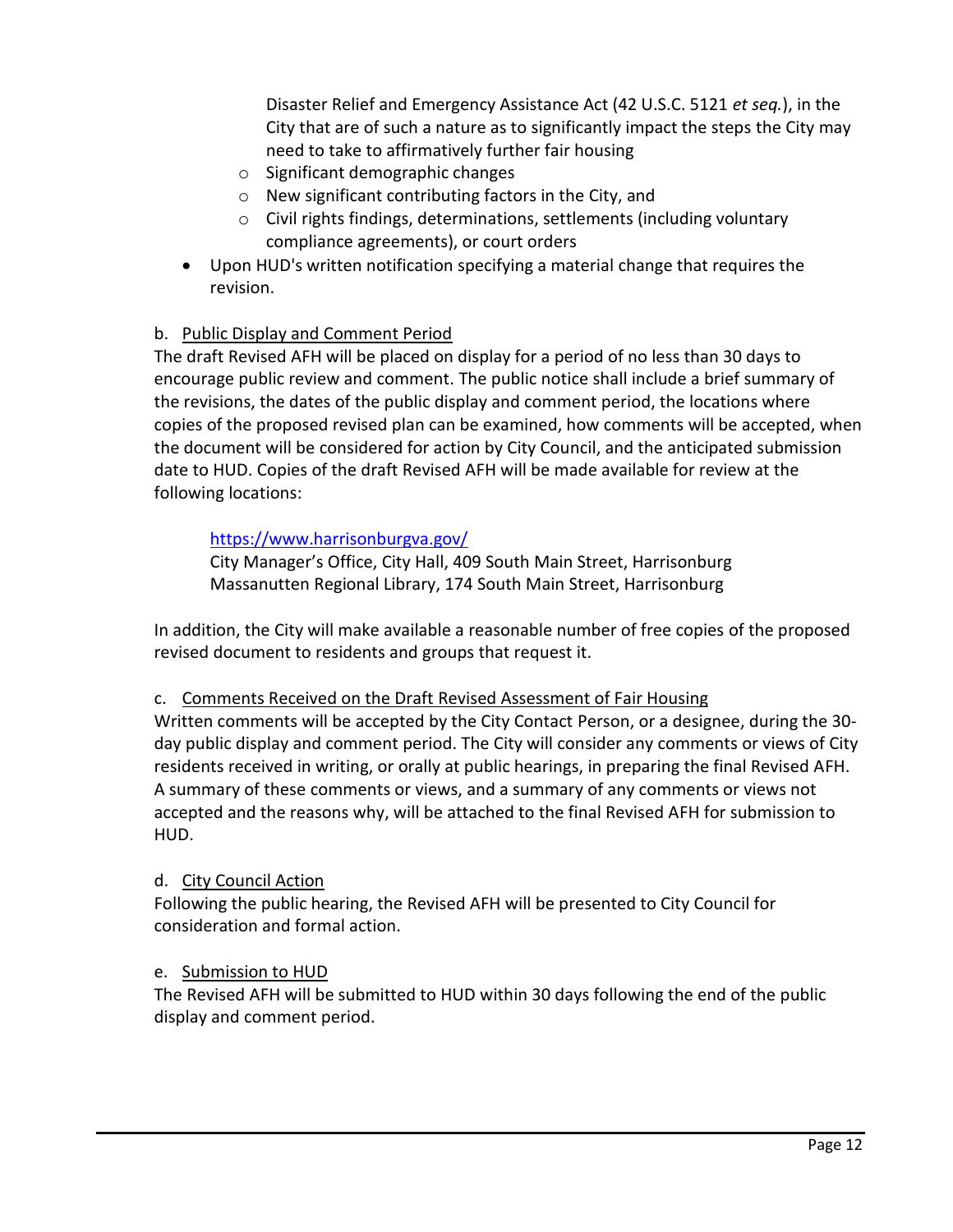### Plan Access

The HUD-accepted AFH will be kept on file at the City Manager's Office, City Hall, 409 South Main Street, Harrisonburg, VA 22801.

The plan can be accessed online at https://www.harrisonburgva.gov/

Hard copies can be made available to those requesting the HUD-accepted AFH by contacting the City Contact Person, or a designee.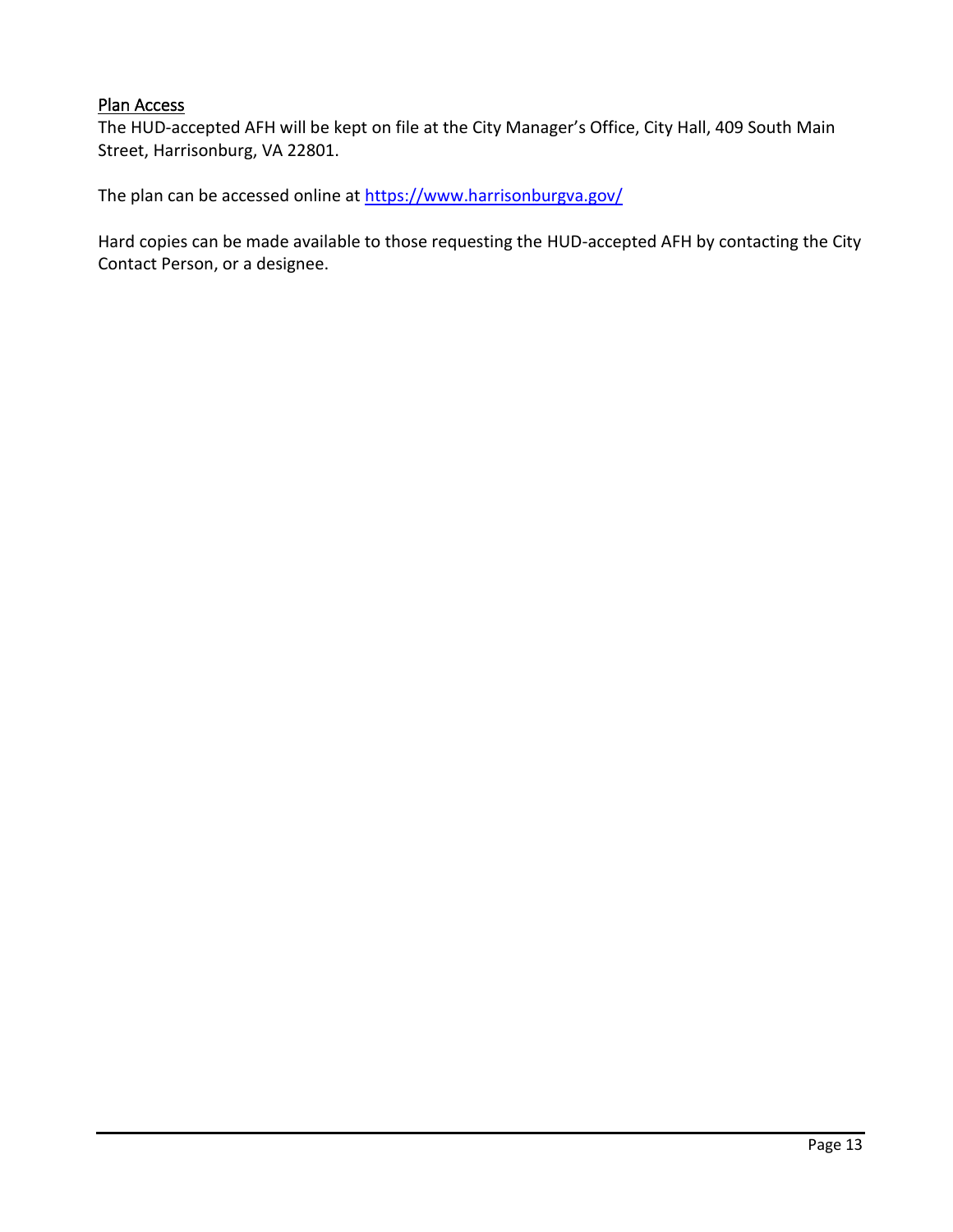# E. The Consolidated Plan (CP)

#### Plan Development

The City will follow the process and procedures described below in the development of its Consolidated Plan (CP).

#### a. Stakeholder Consultation and Citizen Outreach

In the development of the CP, the City will consult with other public and private agencies including, but not limited to, the following:

- Harrisonburg Redevelopment & Housing Authority
- Other assisted housing providers
- Social service providers including those focusing on services to minorities, families with children, the elderly, persons with disabilities, persons with HIV/AIDS and their families, homeless persons, and other protected classes
- Community-based and regionally-based organizations that represent protected class members and organizations that enforce fair housing laws
- Regional government agencies involved in metropolitan-wide planning and transportation responsibilities

When preparing the portion of the CP concerning lead-based paint hazards, the City shall consult with local or state health and child welfare agencies and examine existing data related to lead-based paint hazards and poisonings, including health department data on the addresses of housing units in which children have been identified as lead-poisoned.

When preparing the description of priority non-housing community development needs, the City will notify adjacent units of local government, to the extent practicable. This shall involve, at a minimum, the City sending a letter to the chief elected official of each adjacent unit of government notifying them of the draft CP and how to access a copy online for review and comment. In addition, the City will submit its non-housing community development plan to the Virginia Department of Housing & Community Development.

A variety of mechanisms may be utilized to solicit input from these persons/service providers/agencies/entities. These include written letters, telephone or in-person interviews, mail surveys, internet-based feedback and surveys, focus groups, and/or consultation workshops.

#### b. Public Hearings

The City will conduct at least two public hearings in the development of the CP. The first public hearing will be conducted before the draft CP is published for public comment, during which the City will address housing and community development needs, development of proposed activities, the amount of assistance the City expects to receive (including grant funds and program income), the range of activities that may be undertaken, including the estimated amount that will benefit low- and moderate-income residents, and a review of program performance.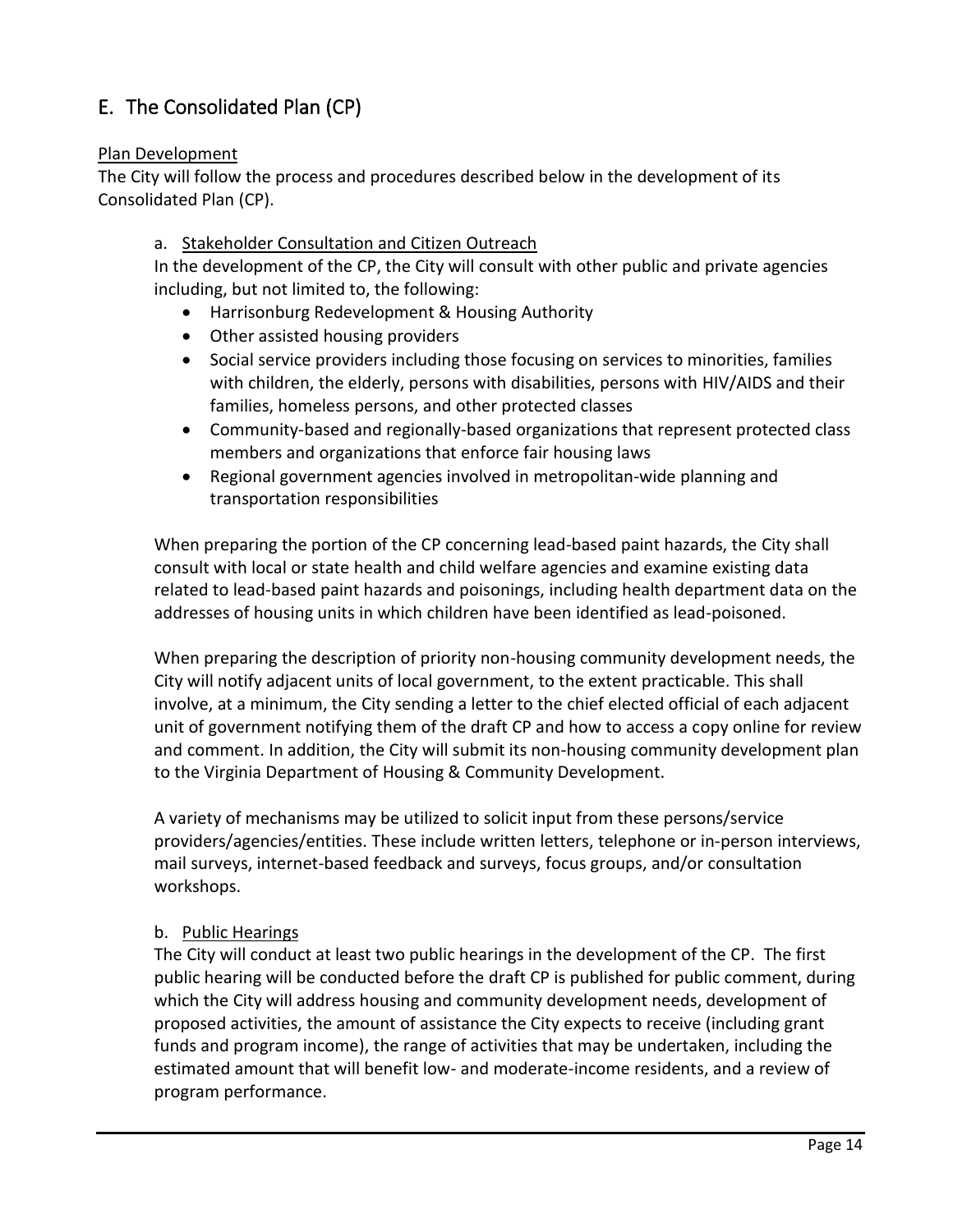The second public hearing will be conducted during or after the 30-day public comment period during which the City will address identified housing and community development needs, proposed eligible activities, and proposed strategies and actions for affirmatively furthering fair housing consistent with the Assessment of Fair Housing.

#### c. Potential Displacement of Persons

Although the City does not anticipate any residential displacement to occur in the foreseeable future, it is required to describe its plans to minimize the displacement of persons and to assist any persons displaced. When displacement is unavoidable on a temporary or permanent basis, the City will comply with the federal Uniform Relocation Act. Should displacement of residents be necessary as a result of the use of funds covered by this Plan, the City shall compensate residents who are actually displaced in accordance with *HUD Handbook No. 1378, Tenant Assistance, Relocation and Real Property Acquisition*. This resource is accessible online at

[http://portal.hud.gov/hudportal/HUD?src=/program\\_offices/administration/hudclips/handb](http://portal.hud.gov/hudportal/HUD?src=/program_offices/administration/hudclips/handbooks/cpd/13780) [ooks/cpd/13780](http://portal.hud.gov/hudportal/HUD?src=/program_offices/administration/hudclips/handbooks/cpd/13780) .

#### d. Public Display and Comment Period

The draft CP will be placed on display for a period of no less than 30 days to encourage public review and comment. The public notice shall include a brief summary and purpose of the CP; the anticipated amounts of funding (including program income, if any); proposed activities likely to result in displacement, if any; plans for minimizing the displacement of persons as a result of CDBG activities, if any; plans to assist persons actually displaced by the project, if any; the dates of the public display and comment period; the locations where copies of the draft CP can be examined; how comments will be accepted; when the document will be considered for action by City Council; and, the anticipated submission date to HUD. Copies of the draft CP will be made available for review at the following locations:

#### <https://www.harrisonburgva.gov/>

City Manager's Office, City Hall, 409 South Main Street, Harrisonburg Massanutten Regional Library, 174 South Main Street, Harrisonburg

In addition, the City will make available a reasonable number of free copies of the draft document to residents and groups that request them.

#### e. Comments Received on the Draft Consolidated Plan

Written comments will be accepted by the City Contact Person, or a designee, during the 30 day public display and comment period. The City will consider any comments or views of City residents received in writing, or orally at the public hearings, in preparing the final CP. A summary of these comments or views, and a summary of any comments or views not accepted and the reasons why, will be attached to the final CP for submission to HUD.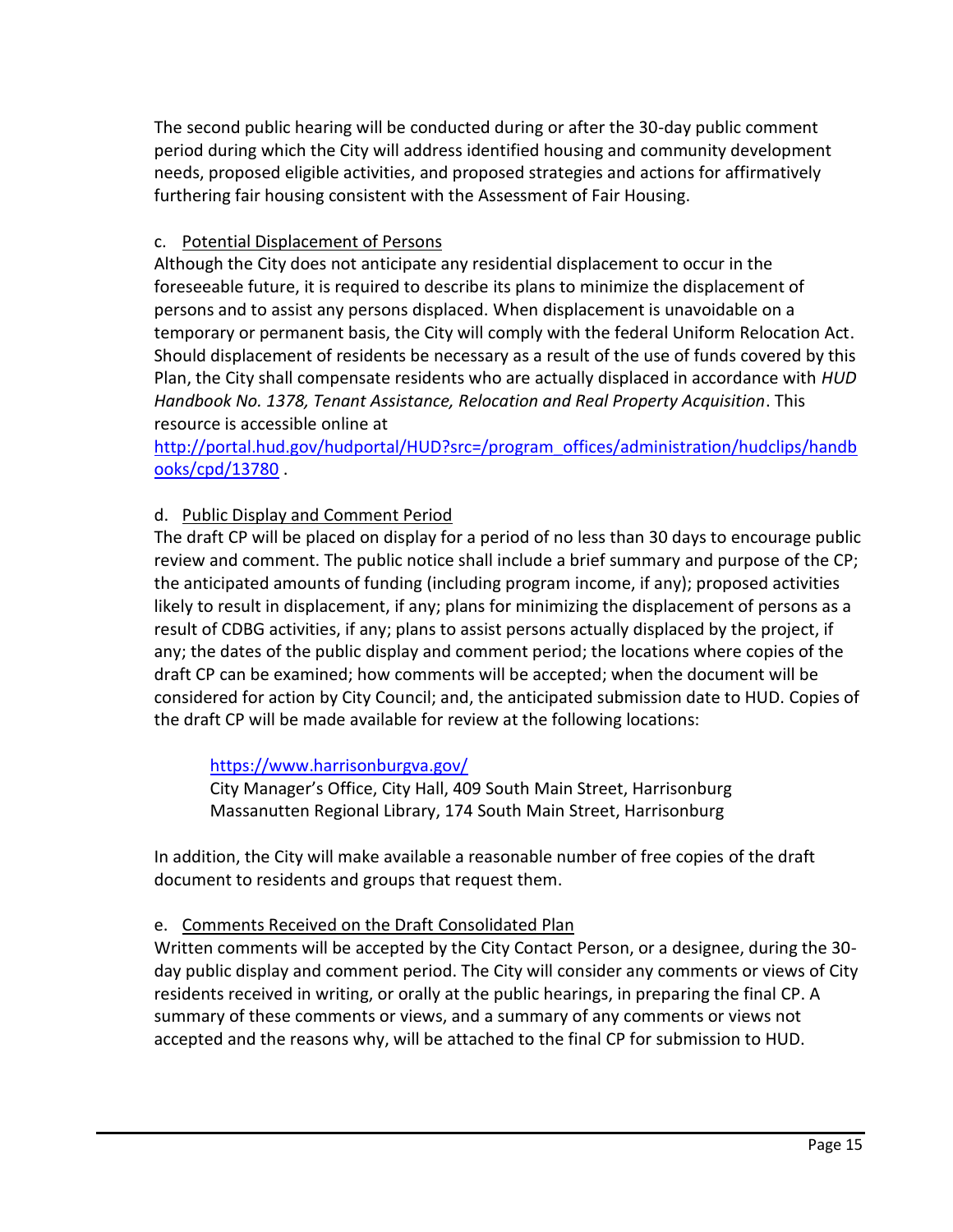#### f. City Council Action

Following the public hearing, the CP will be presented to City Council for consideration and formal action.

#### g. Submission to HUD

The CP will be submitted to HUD no less than 45 days before the start of the City's five-year program cycle.

#### Revisions to the Consolidated Plan

The City shall follow the following procedure to revise its CP, as needed.

#### a. Revision Considerations

There are two types of amendments that may occur with the CP: minor amendments and substantial amendments. An amendment to the approved CP is considered substantial under the following circumstances:

- When an eligible activity is added
- When there is a change in the priorities identified in the CP

All other changes that do not meet the criteria defined above will be considered minor amendments, will be reviewed and approved by the City Manager and will not be subject to public comments. These changes will be fully documented and signed by the City Manager.

The City may choose to submit a copy of each amendment to the CP to HUD as it occurs, or at the end of the program year. Letters transmitting copies of amendments will be signed by the City Manager.

#### b. Public Display and Comment Period

The draft Revised CP will be placed on display for a period of no less than 30 days to encourage public review and comment. The public notice shall include a brief summary of the revisions, the dates of the public display and comment period, the locations where copies of the proposed revised CP can be examined, how comments will be accepted, when the document will be considered for action by City Council, and the anticipated submission date to HUD. Copies of the draft Revised CP will be made available for review at the following locations:

#### <https://www.harrisonburgva.gov/>

City Manager's Office, City Hall, 409 South Main Street, Harrisonburg Massanutten Regional Library, 174 South Main Street, Harrisonburg

In addition, the City will make available a reasonable number of free copies to residents and groups that request them.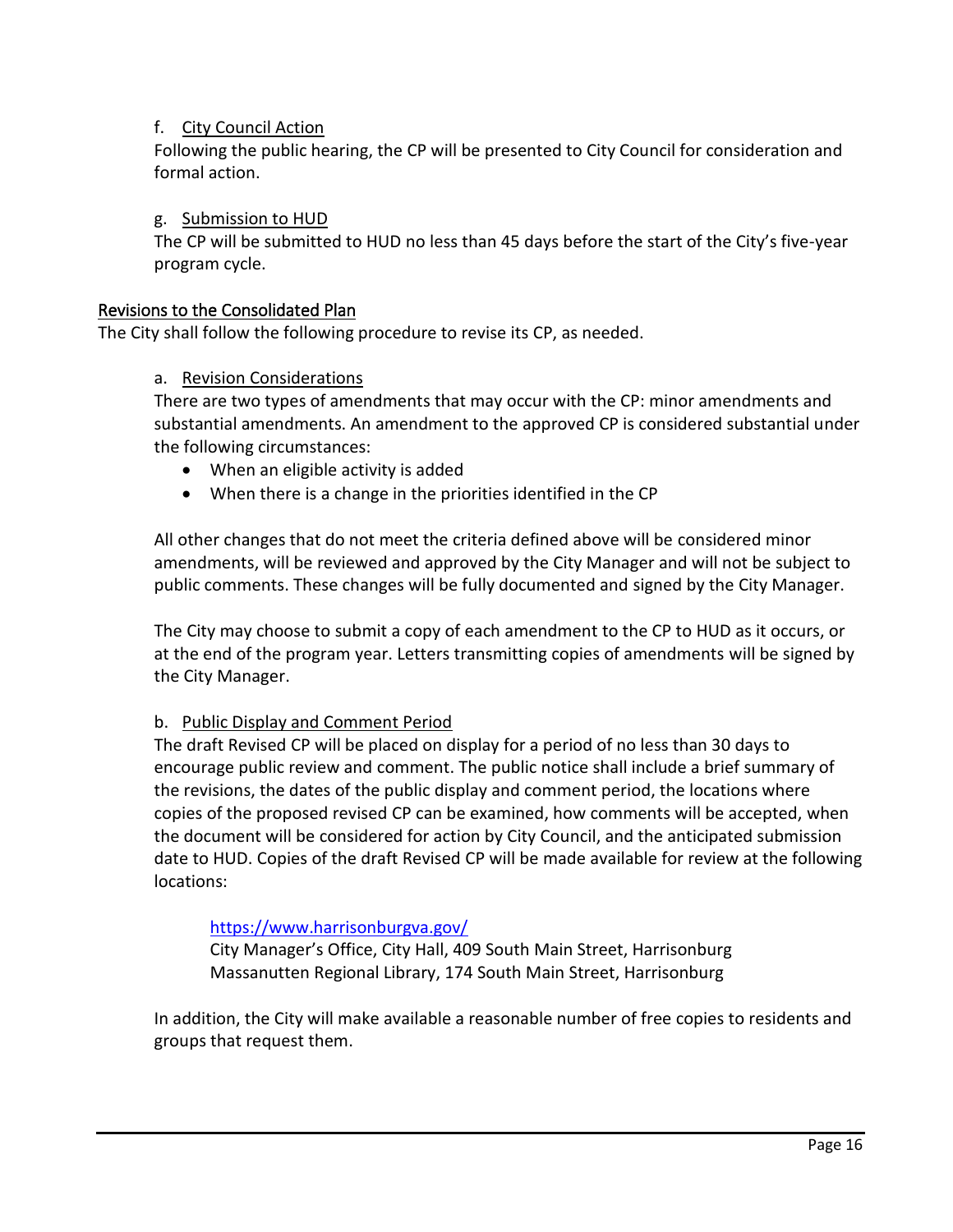#### c. Comments Received on the Draft Revised Consolidated Plan

Written comments will be accepted by the City Contact Person, or a designee, during the 30 day public display and comment period. The City will consider any comments or views of City residents received in writing, or orally at public hearings, in preparing the final Revised CP. A summary of these comments or views, and a summary of any comments or views not accepted and the reasons why, will be attached to the final Revised CP for submission to HUD.

#### d. City Council Action

Following the public hearing, the Revised CP will be presented to City Council for consideration and formal action.

#### e. Submission to HUD

The Revised CP will be submitted to HUD within 30 days following the end of the public display and comment period.

#### Plan Access

The Revised CP will be kept on file at the City Manager's Office, City Hall, 409 South Main Street, Harrisonburg, VA 22801. The plan can be accessed online at<https://www.harrisonburgva.gov/>

Hard copies can be made available to those requesting the Revised CP by contacting the City Contact Person, or a designee.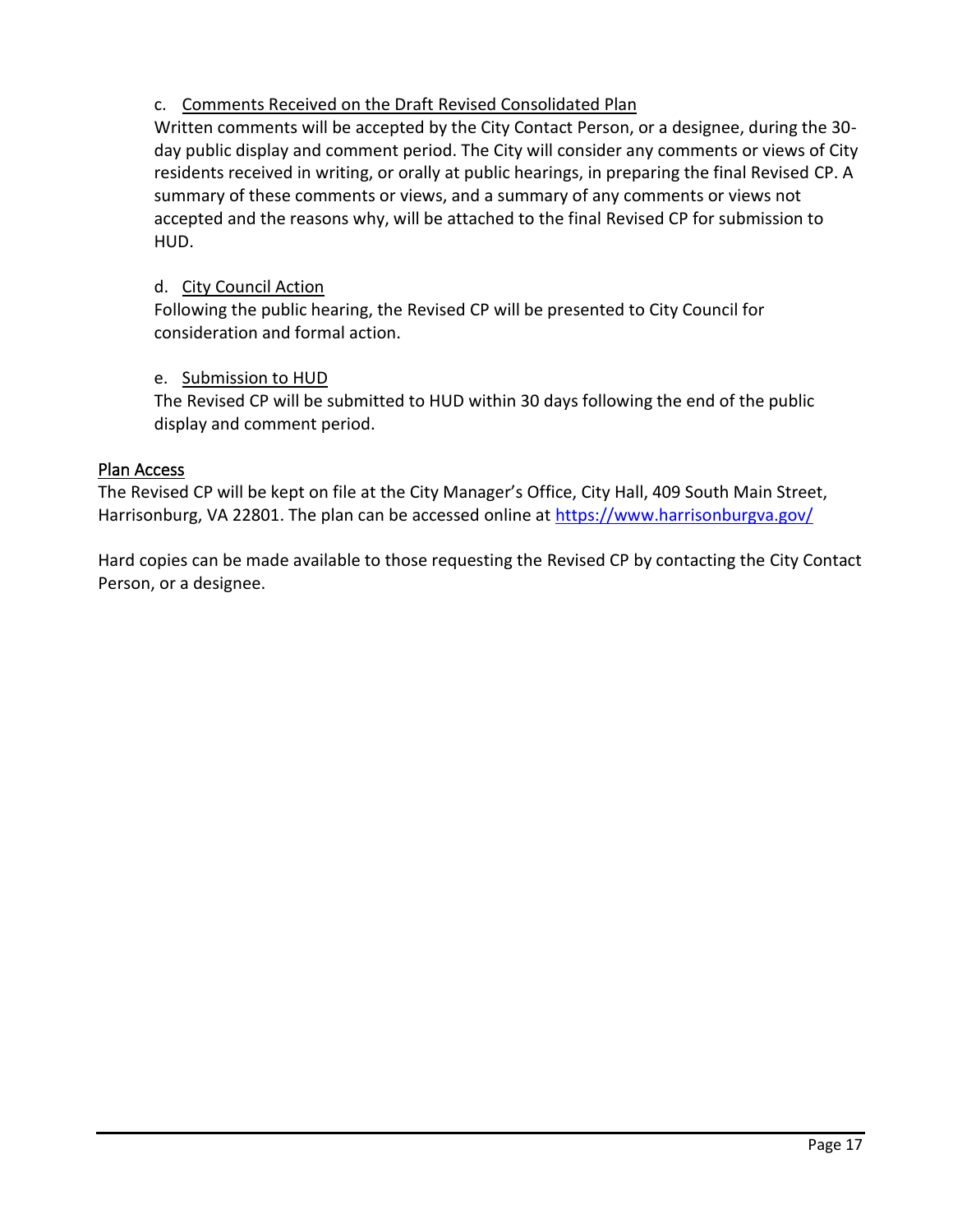# F. The Annual Action Plan (AAP)

The Annual Action Plan (AAP) is a component of the CP, and it describes the City's proposed use of available federal and other resources to address the priority needs and specific objectives in the CP for each program year; the City's method for distributing funds to local non-profit organizations; and, the geographic areas of the City to which it will direct assistance.

#### Plan Development

The City will follow the process and procedures described below in the development of its AAP.

#### a. Public Hearings

The City will conduct at least two public hearings during the development of the AAP. The first public hearing will be conducted before the AAP draft is published for public comment, during which the City will address housing and community development needs, development of proposed activities, the amount of assistance the City expects to receive (including grant funds and program income), the range of activities that may be undertaken, including the estimated amount that will benefit low- and moderate-income residents, and a review of program performance.

The second public hearing will be conducted during or after the 30-day public comment period during which the City will address identified housing and community development needs, proposed eligible activities, and proposed strategies and actions for affirmatively furthering fair housing consistent with the Assessment of Fair Housing.

#### b. Public Display and Comment Period

The draft AAP will be placed on display for a period of no less than 30 days to encourage public review and comment. The public notice shall include a brief summary of the AAP, the anticipated amounts of funding (including program income, if any), the dates of the public display and comment period, the locations where copies of the draft AAP can be examined, how comments will be accepted, when the document will be considered for action by City Council, and the anticipated submission date to HUD. Copies of the draft AAP will be made available for review at the following locations:

#### <https://www.harrisonburgva.gov/>

City Manager's Office, City Hall, 409 South Main Street, Harrisonburg Massanutten Regional Library, 174 South Main Street, Harrisonburg

In addition, the City will make available a reasonable number of free copies to residents and groups that request them.

#### c. Comments Received on the Draft Annual Action Plan

Written comments will be accepted by the City Contact Person, or a designee, during the 30 day public display and comment period. The City will consider any comments or views of City residents received in writing, or orally at the public hearings, in preparing the final AAP. A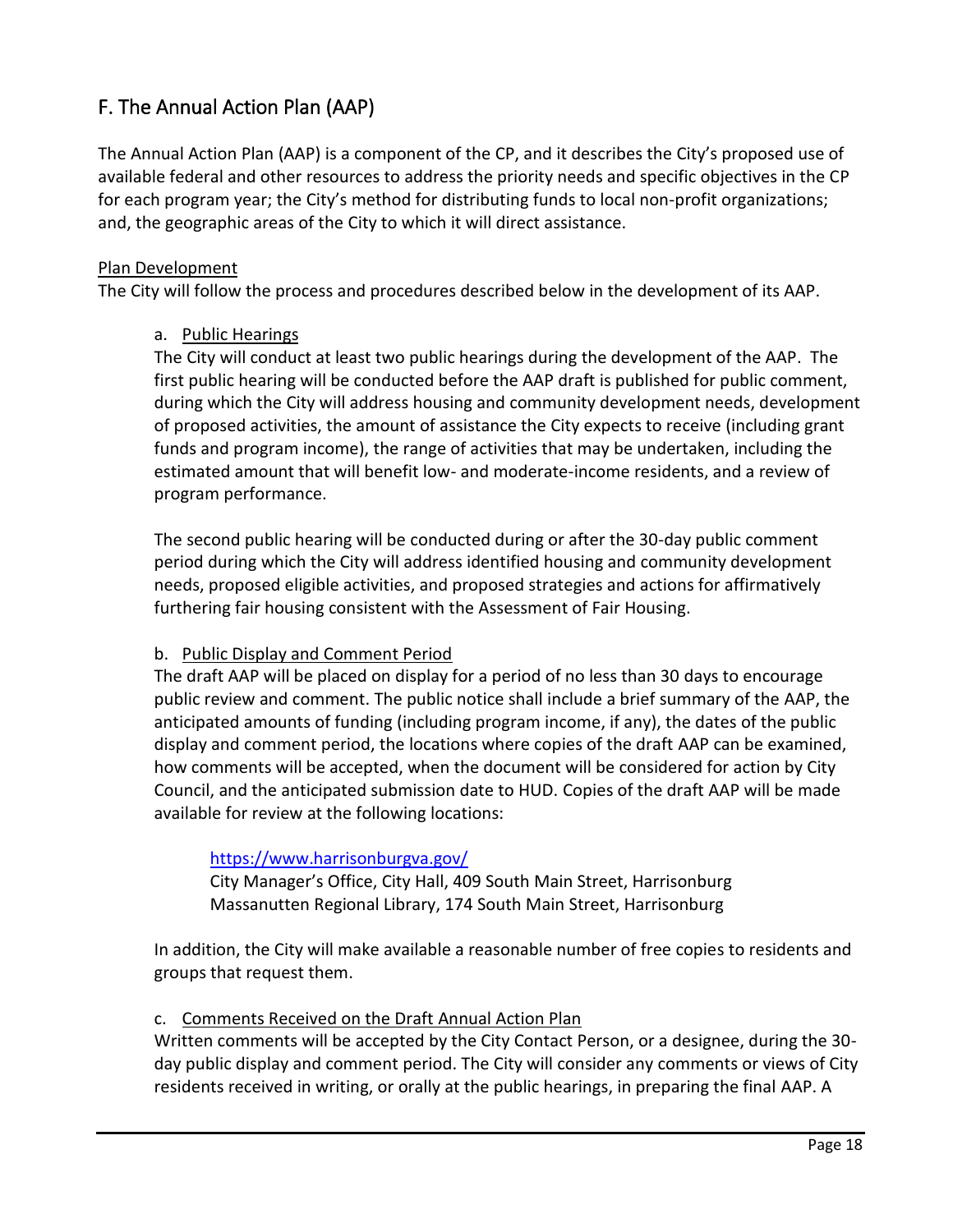summary of these comments or views, and a summary of any comments or views not accepted and the reasons why, will be attached to the final AAP for submission to HUD.

#### d. City Council Action

Following the public hearing, the AAP will be presented to City Council for consideration and formal action.

#### e. Submission to HUD

The AAP will be submitted to HUD no less than 45 days before the start of the City's annual program year.

#### Revisions to the Annual Action Plan

The City shall follow the following procedure to revise its AAP, as needed.

#### a. Revision Considerations

There are two types of amendment that may occur with the AAP: minor amendments and substantial amendments. An amendment to the approved AAP is considered substantial under the following circumstances:

- When an eligible activity is added or deleted
- When a change occurs in the purpose, location, or beneficiaries of an activity previously approved
- When a 50 percent change in federal funding occurs where the project is \$25,000 or less
- When a 25 percent change in federal funding occurs where the project is more than \$25,000.

All other changes to funding allocations or approved eligible activities that do not meet the criteria defined above will be considered minor amendments, will be reviewed and approved by the City Manager and will not be subject to public comments. These changes will be fully documented and signed by the City Manager.

The City may choose to submit a copy of each amendment to the AAP to HUD as it occurs, or at the end of the program year. Letters transmitting copies of amendments will be signed by the City Manager.

#### b. Public Display and Comment Period

The draft Revised AAP will be placed on display for a period of no less than 30 days to encourage public review and comment. The public notice shall include a brief summary of the revisions, the dates of the public display and comment period, the locations where copies of the draft AAP can be examined, how comments will be accepted, when the document will be considered for action by City Council, and the anticipated submission date to HUD. Copies of the draft Revised AAP will be made available for review at the following locations: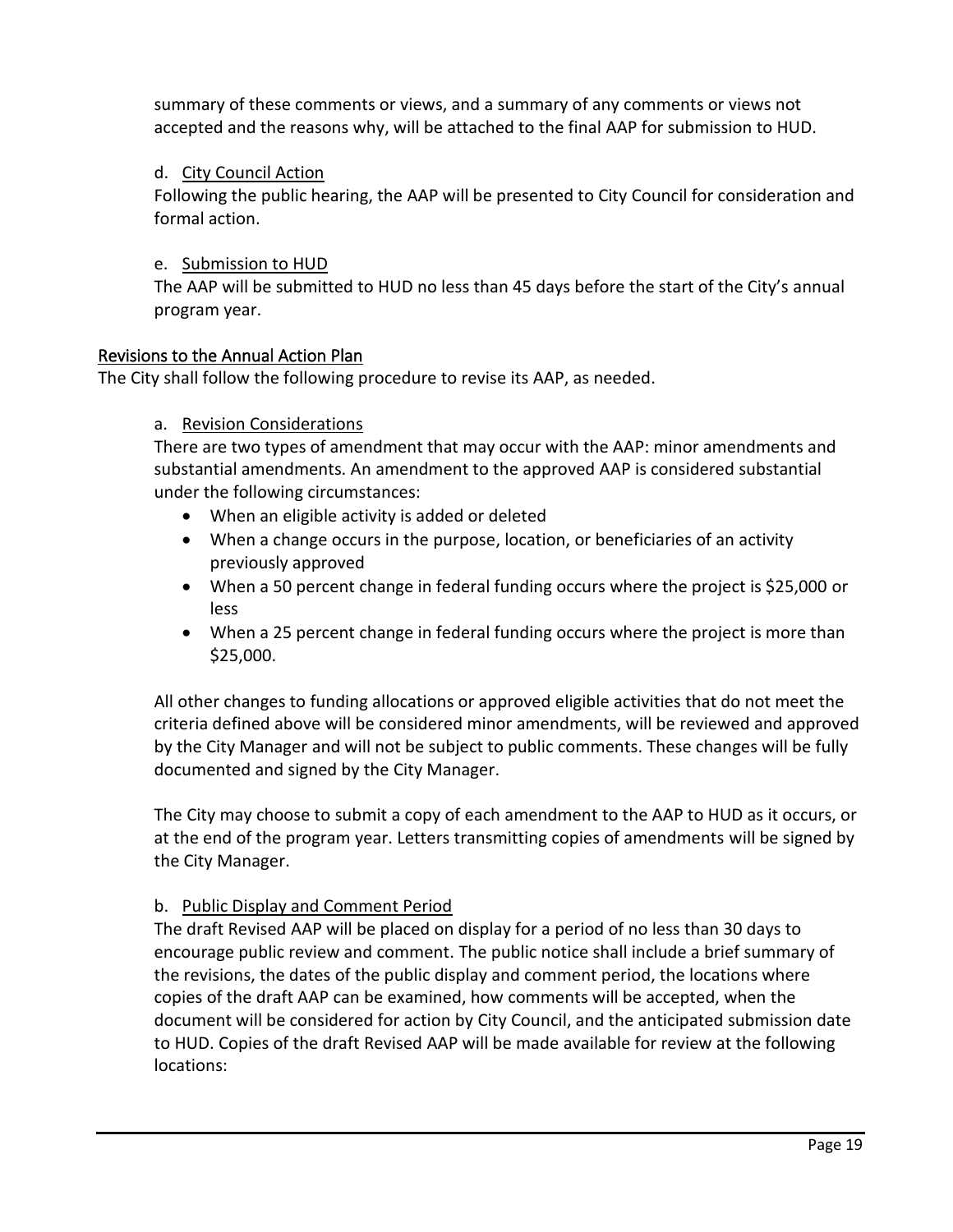#### <https://www.harrisonburgva.gov/>

City Manager's Office, City Hall, 409 South Main Street, Harrisonburg Massanutten Regional Library, 174 South Main Street, Harrisonburg

In addition, the City will make available a reasonable number of free copies to residents and groups that request them.

#### c. Comments Received on the Draft Revised Annual Action Plan

Written comments will be accepted by the City Contact Person, or a designee, during the 30 day public display and comment period. The City will consider any comments or views of City residents received in writing, or orally at public hearings, in preparing the final Revised AAP. A summary of these comments or views, and a summary of any comments or views not accepted and the reasons why, will be attached to the final Revised AAP for submission to HUD.

#### d. City Council Action

Following the public hearing, the Revised AAP will be presented to City Council for consideration and formal action.

#### e. Submission to HUD

The Revised AAP will be submitted to HUD within 30 days following the end of the public display and comment period.

#### Plan Access

The Revised AAP will be kept on file at the City Manager's Office, City Hall, 409 South Main Street, Harrisonburg, VA 22801. The plan can be accessed online at<https://www.harrisonburgva.gov/>

Hard copies can be made available to those requesting the Revised AAP by contacting the City Contact Person, or a designee.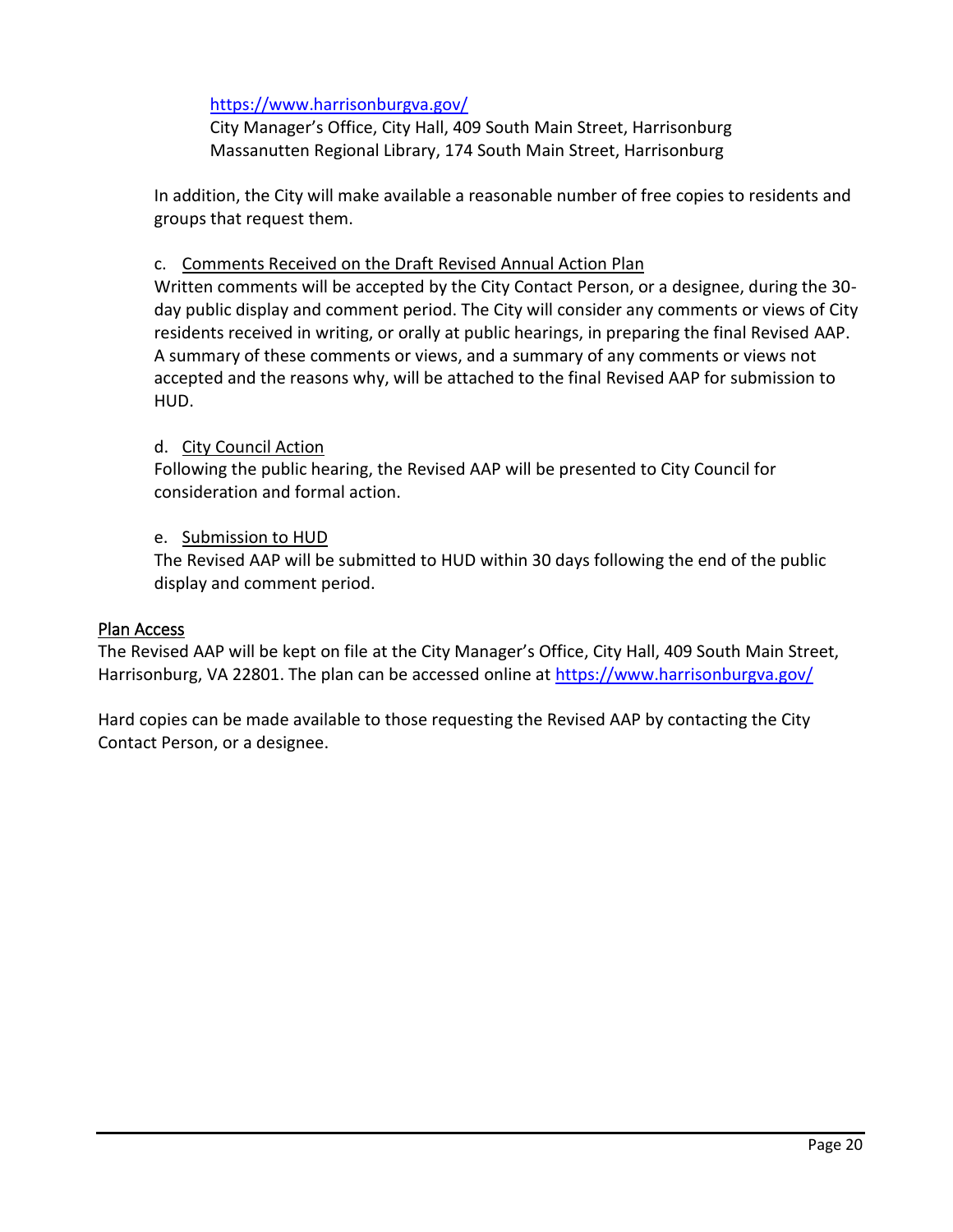# G. Consolidated Annual Performance and Evaluation Report (CAPER)

#### Report Development

The City shall follow the following procedure in the drafting and adoption of its Consolidated Annual Performance and Evaluation Report (CAPER).

#### a. Report Considerations

The City Manager's Office will evaluate and report the accomplishments and expenditures of the previous program year for CDBG and draft the CAPER in accordance with HUD requirements.

#### b. Public Display and Comment Period

The draft CAPER will be placed on display for a period of no less than 15 days to encourage public review and comment. Public notice of the display and comment period will be published in the *Daily News Record* no less than two weeks before the period begins with accommodation for persons with disabilities and non-English Spanish speakers in accordance with this Plan. The public notice shall include a brief summary and purpose of the CAPER, a summary of program expenditures, a summary of program performance, the dates of the public display and comment period, the locations where copies of the draft CAPER can be examined, how comments will be accepted, and the anticipated submission date to HUD. Copies of the draft CAPER will be made available for review at the following locations:

<https://www.harrisonburgva.gov/>

City Manager's Office, City Hall, 409 South Main Street, Harrisonburg Massanutten Regional Library, 174 South Main Street, Harrisonburg

#### c. Comments Received on the Draft CAPER

Written comments will be accepted by the City Contact Person, or a designee, during the 15 day public display and comment period. The City will consider any comments or views of City residents received in writing in preparing the final CAPER. A summary of these comments or views, and a summary of any comments or views not accepted and the reasons why, will be attached to the final CAPER for submission to HUD.

#### d. Submission to HUD

The CAPER will be submitted to HUD within 90 days following the end of the City's annual program year.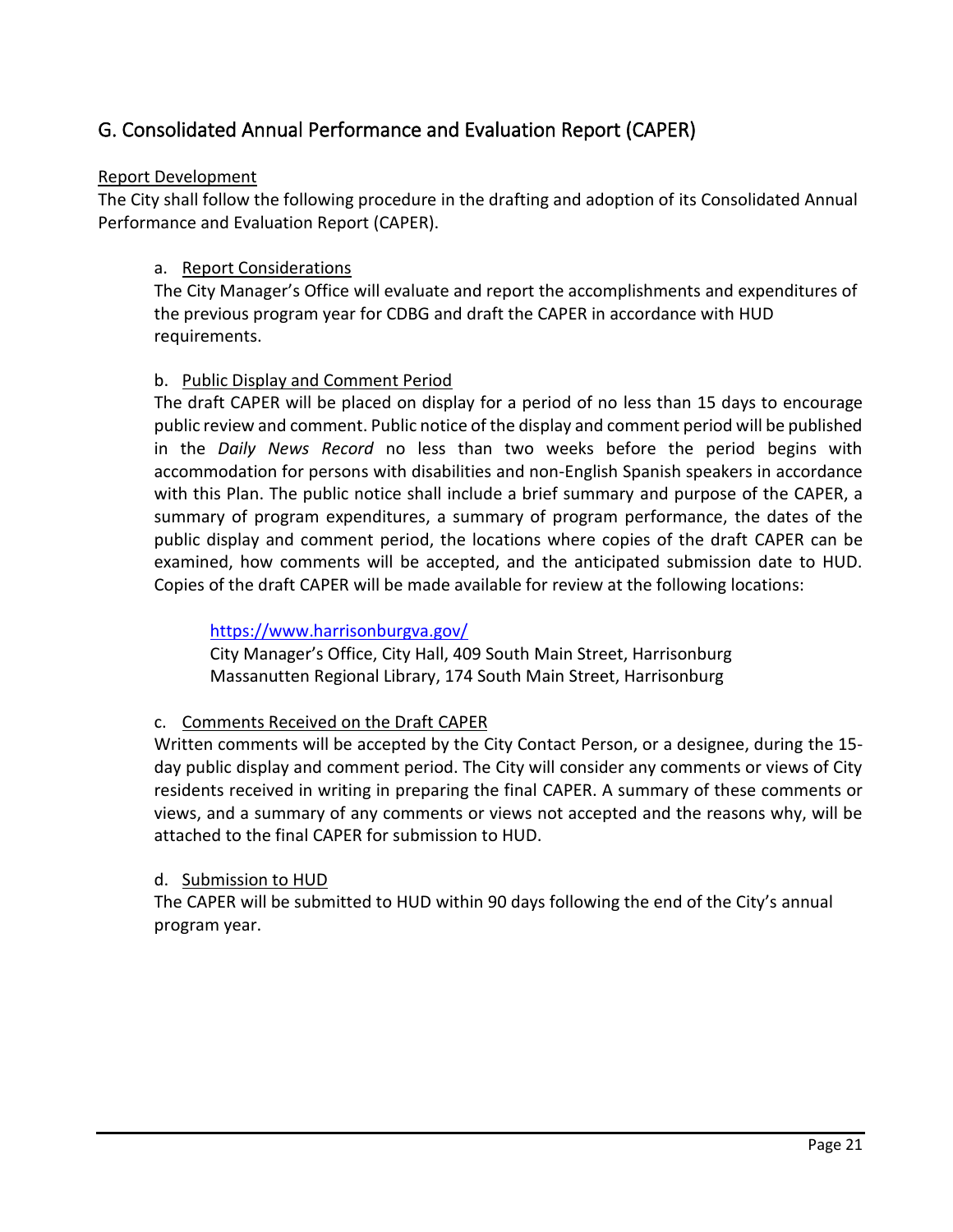# H. Section 108 Loan Guarantee Program

#### Development of Section 108 Loan Guarantee Application

Applications for assistance filed by the City for Section 108 Loan Guarantee assistance authorized under HUD regulation 24 CFR Part 570, Subpart M, are subject to all provisions set forth within this Plan. Such applications for Section 108 assistance may be included as part of the Consolidated Planning process, or may be undertaken separately anytime during the City's program year.

Before the City submits an application for Section 108 loan guarantee assistance, the City will make available to citizens, public agencies and other interested parties information that includes the amount of assistance the City expects to be made available (including program income), the range of activities that may be undertaken, the estimated amount that will benefit persons of low- and moderate-income, and any activities likely to result in displacement.

#### Public Display and Comment Period

The City will publish its proposed Section 108 loan application for review and comment. The public notice shall include a summary describing the contents and purpose of the application and listing the locations where the entire application may be examined. An application for Section 108 Loan Guarantee funding shall be made available for public review for a 30-day period prior to consideration and submission to HUD, and may be done concurrently with the public review and comment process for the Consolidated Plan.

Copies of the proposed Section 108 loan application will be made available for review at the following locations:

#### <https://www.harrisonburgva.gov/>

City Manager's Office, City Hall, 409 South Main Street, Harrisonburg Massanutten Regional Library, 174 South Main Street, Harrisonburg

#### Comments Received on the Proposed Section 108 Application

Written comments will be accepted by the City Contact Person, or a designee, during the 30-day public display and comment period. The City will consider any comments or views of City residents received in writing in preparing the final application. A summary of these comments or views, and a summary of any comments or views not accepted and the reasons why, will be attached to the final application for submission to HUD.

#### Submission to HUD The Section 108 Loan Application will be submitted to HUD.